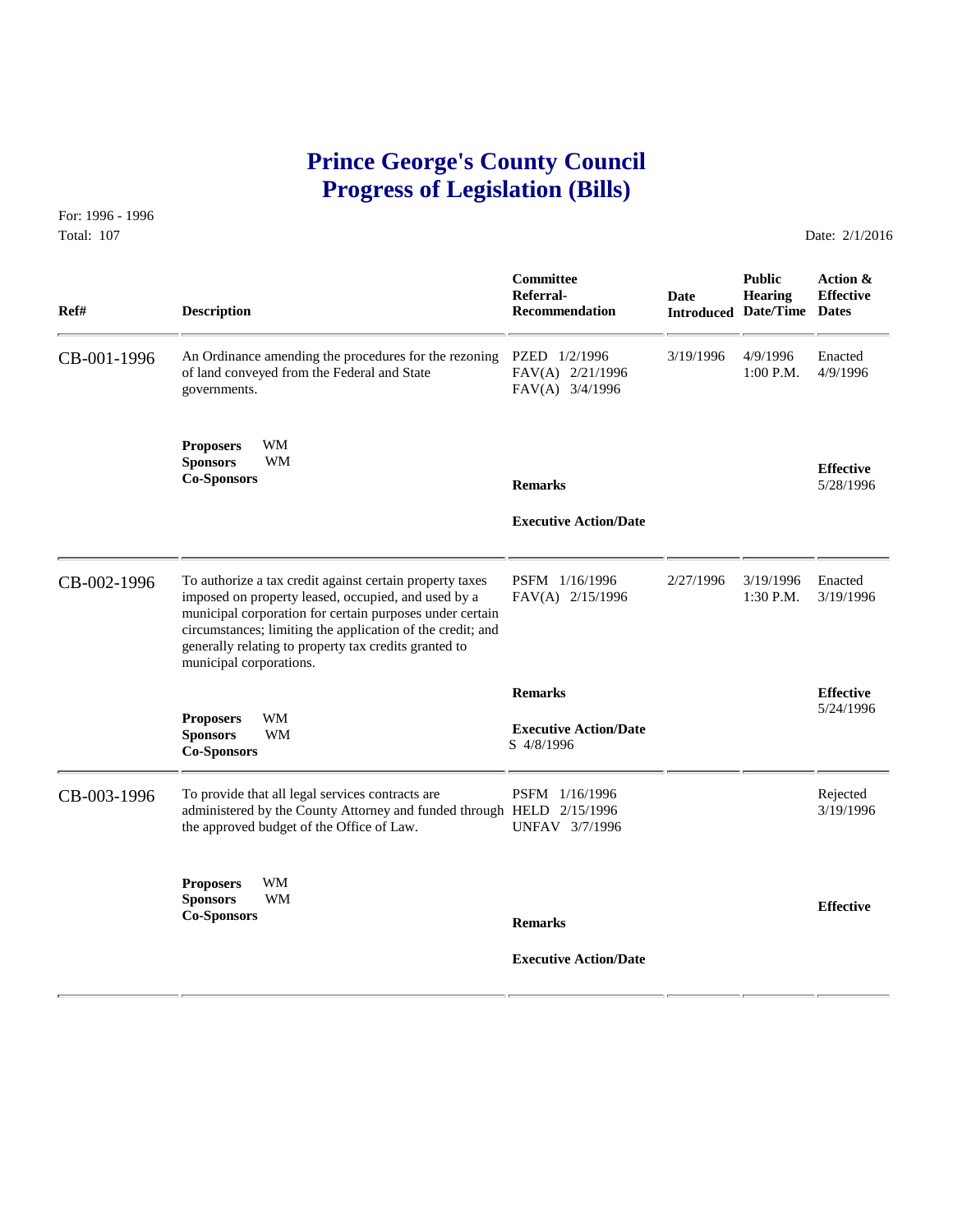# **For: 1996-1996 Prince George's County Council** Page 2 of 24<br> **Prince George's County Council** Page 2 of 24<br> **Progress of Legislation (Bills)** Date: 2/1/2016 **Progress of Legislation (Bills)**

| Ref#        | <b>Description</b>                                                                                                                                                                                                                                                                                    | Committee<br>Referral-<br><b>Recommendation</b>                     | Date<br><b>Introduced</b> | <b>Public</b><br><b>Hearing</b><br>Date/Time | Action &<br><b>Effective</b><br><b>Dates</b> |
|-------------|-------------------------------------------------------------------------------------------------------------------------------------------------------------------------------------------------------------------------------------------------------------------------------------------------------|---------------------------------------------------------------------|---------------------------|----------------------------------------------|----------------------------------------------|
| CB-004-1996 | Bill to amend the Personnel Law to eliminate general<br>election day as a County holiday, restrict the<br>establishment of election days as holidays, and require<br>that collective bargaining agreements entered into after<br>July 1, 1996 conform to existing provisions of the<br>Personnel Law. | PSFM 1/16/1996<br>HELD 2/15/1996<br>HELD 3/7/1996<br>NR(A) 4/4/1996 | 4/16/1996                 | 5/7/1996<br>$1:30$ P.M.                      | Enacted<br>5/7/1996                          |
|             | WМ<br><b>Proposers</b>                                                                                                                                                                                                                                                                                | <b>Remarks</b>                                                      |                           |                                              | <b>Effective</b><br>7/2/1996                 |
|             | <b>Sponsors</b><br><b>WM</b><br><b>Co-Sponsors</b>                                                                                                                                                                                                                                                    |                                                                     |                           |                                              |                                              |
|             |                                                                                                                                                                                                                                                                                                       | <b>Executive Action/Date</b><br>S 5/17/1996                         |                           |                                              |                                              |
| CB-005-1996 | An Ordinance to clarify that uses which are certified as<br>nonconforming through a validation of a permit issued in FAV 2/21/1996<br>error are subject to the same requirements as uses which<br>are certified as nonconforming through a change in<br>regulations.                                  | PZED 2/6/1996                                                       | 2/27/1996                 | 3/19/1996<br>1:30 P.M.                       | Enacted<br>3/19/1996<br>R&R<br>3/26/1996     |
|             | <b>SD</b><br><b>Proposers</b>                                                                                                                                                                                                                                                                         | <b>Remarks</b>                                                      |                           |                                              |                                              |
|             | <b>SD</b><br><b>Sponsors</b><br><b>Co-Sponsors</b>                                                                                                                                                                                                                                                    | <b>Executive Action/Date</b>                                        |                           |                                              | <b>Effective</b><br>3/26/1996                |
| CB-006-1996 | Bill to adopt the 1995 Edition of the County Code.                                                                                                                                                                                                                                                    | C.O.W. 2/20/1996<br>FAV 3/12/1996                                   | 2/20/1996                 | 4/2/1996<br>$1:30$ P.M.                      | Enacted<br>4/2/1996                          |
|             | <b>SD</b><br><b>Proposers</b><br><b>SD</b><br><b>Sponsors</b><br><b>Co-Sponsors</b>                                                                                                                                                                                                                   |                                                                     |                           |                                              |                                              |
|             |                                                                                                                                                                                                                                                                                                       | <b>Remarks</b>                                                      |                           |                                              | <b>Effective</b>                             |
|             |                                                                                                                                                                                                                                                                                                       | <b>Executive Action/Date</b><br>S 4/16/1996                         |                           |                                              | 6/3/1996                                     |
| CB-007-1996 | Zoning Bill to adopt the 1995 Edition of the Zoning<br>Ordinance of Prince George's County, Maryland, being<br>also Subtitle 27 of the Prince George's County Code.                                                                                                                                   | C.O.W. 2/20/1996<br>FAV 3/12/1996                                   | 2/20/1996                 | 4/2/1996<br>1:30 P.M.                        | Enacted<br>4/2/1996                          |
|             | <b>SD</b><br><b>Proposers</b>                                                                                                                                                                                                                                                                         |                                                                     |                           |                                              |                                              |
|             | <b>SD</b><br><b>Sponsors</b><br><b>Co-Sponsors</b>                                                                                                                                                                                                                                                    | <b>Remarks</b>                                                      |                           |                                              | <b>Effective</b><br>4/2/1996                 |
|             |                                                                                                                                                                                                                                                                                                       | <b>Executive Action/Date</b>                                        |                           |                                              |                                              |
| CB-008-1996 | Bill to adopt Subtitle 24 - Subdivisions of the 1995<br>Edition of the County Code.                                                                                                                                                                                                                   | C.O.W. 2/20/1996<br>FAV 3/12/1996                                   | 2/20/1996                 | 4/2/1996<br>1:30 P.M.                        | Enacted<br>4/2/1996                          |
|             | <b>SD</b><br><b>Proposers</b><br><b>SD</b><br><b>Sponsors</b>                                                                                                                                                                                                                                         |                                                                     |                           |                                              |                                              |
|             | <b>Co-Sponsors</b>                                                                                                                                                                                                                                                                                    | <b>Remarks</b>                                                      |                           |                                              | <b>Effective</b><br>4/16/1996                |

 **Executive Action/Date** S 4/16/1996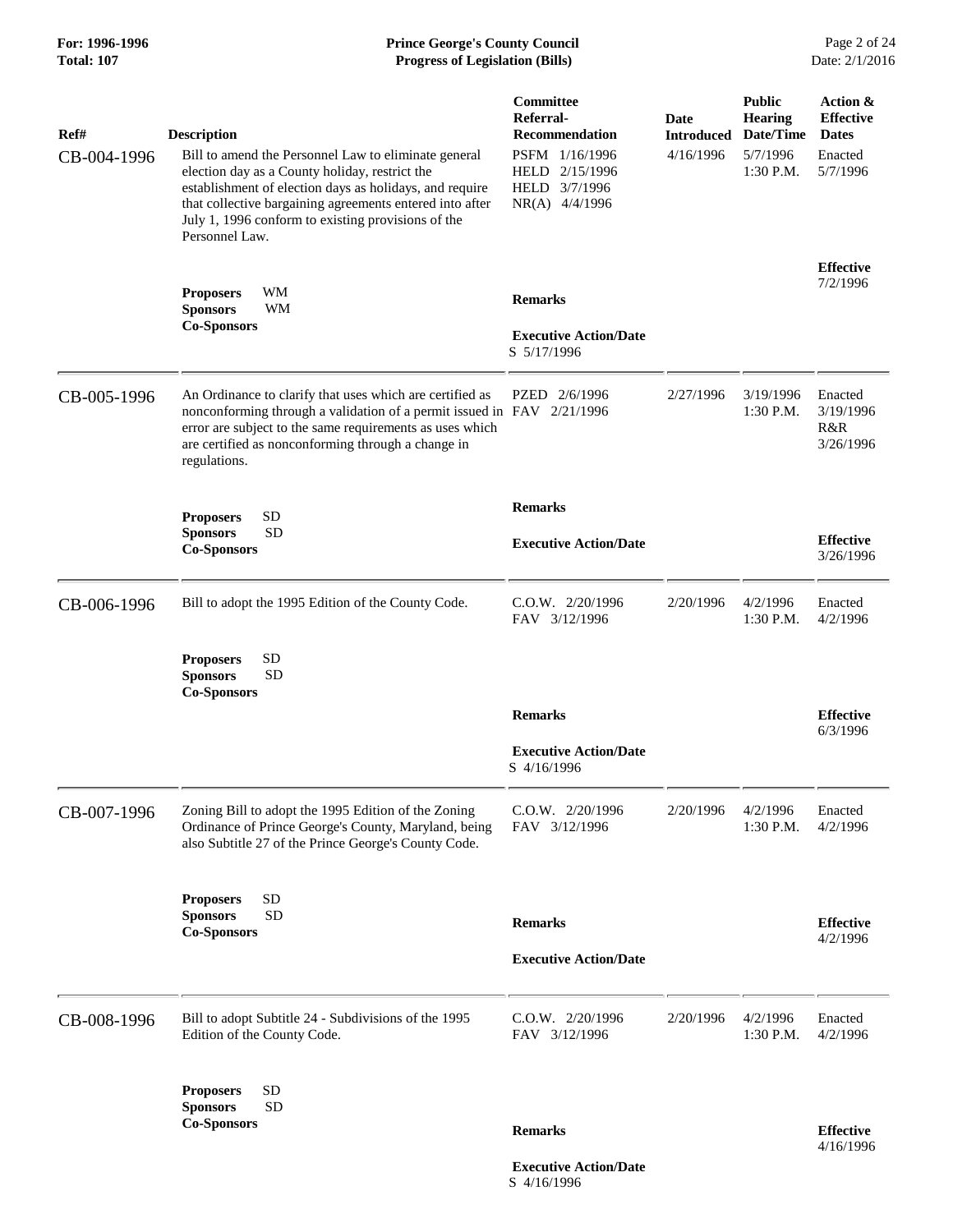| Ref#        | <b>Description</b>                                                                                                                                                                       | Committee<br>Referral-<br><b>Recommendation</b>                                                              | <b>Date</b><br><b>Introduced</b> | <b>Public</b><br><b>Hearing</b><br>Date/Time | Action &<br><b>Effective</b><br><b>Dates</b> |
|-------------|------------------------------------------------------------------------------------------------------------------------------------------------------------------------------------------|--------------------------------------------------------------------------------------------------------------|----------------------------------|----------------------------------------------|----------------------------------------------|
| CB-009-1996 | To amend certain provisions regulating casino night<br>events and transferring permit responsibilities to the<br>Gaming Permit Review Board.                                             | PSFM 2/27/1996<br>FAV(A) 3/7/1996                                                                            | 3/19/1996                        | 4/9/1996<br>11:00 AM                         | Enacted<br>4/9/1996                          |
|             | JE<br><b>Proposers</b><br><b>Sponsors</b><br>JE<br><b>Co-Sponsors</b>                                                                                                                    | <b>Remarks</b><br>(Mr Maloney recused<br>himself from voting)<br><b>Executive Action/Date</b><br>S 4/26/1996 |                                  |                                              | <b>Effective</b><br>6/10/1996                |
| CB-010-1996 | An Ordinance for the purpose of permitting a<br>landscaping contractor's business in the R-E Zone by<br>Special Exception.                                                               | PZED 3/12/1996<br>FAV 4/9/1996                                                                               | 6/11/1996                        | 7/9/1996<br>2:00 P.M.                        | Enacted<br>7/9/1996                          |
|             | <b>Proposers</b><br>RVR;AS<br><b>Sponsors</b><br>RVR;AS<br><b>Co-Sponsors</b>                                                                                                            | <b>Remarks</b><br><b>Executive Action/Date</b>                                                               |                                  |                                              | <b>Effective</b><br>8/26/1996                |
| CB-011-1996 | To amend Subdivision Regulations to simplify the review PZED 3/12/1996<br>procedures for flag lots.<br><b>Proposers</b><br>M-NCPPC<br><b>Sponsors</b><br><b>SD</b><br><b>Co-Sponsors</b> | FAV(A) 4/9/1996<br>PZED 6/4/1996<br>FAV 9/18/1996                                                            | 4/16/1996                        | 6/4/1996<br>1:30 P.M.                        | Recommit<br>6/4/1996<br>Enacted<br>10/1/1996 |
|             |                                                                                                                                                                                          | <b>Remarks</b><br><b>Executive Action/Date</b>                                                               |                                  |                                              | <b>Effective</b><br>12/5/1996                |
| CB-012-1996 | An Ordinance to create a streamlined review procedure<br>for day care centers for children.                                                                                              | S 10/21/1996<br>PZED 3/12/1996<br>HELD 4/9/1996                                                              |                                  |                                              |                                              |
|             | M-NCPPC<br><b>Proposers</b><br><b>Sponsors</b><br><b>Co-Sponsors</b>                                                                                                                     | <b>Remarks</b>                                                                                               |                                  |                                              | <b>Effective</b>                             |
|             |                                                                                                                                                                                          | <b>Executive Action/Date</b>                                                                                 |                                  |                                              |                                              |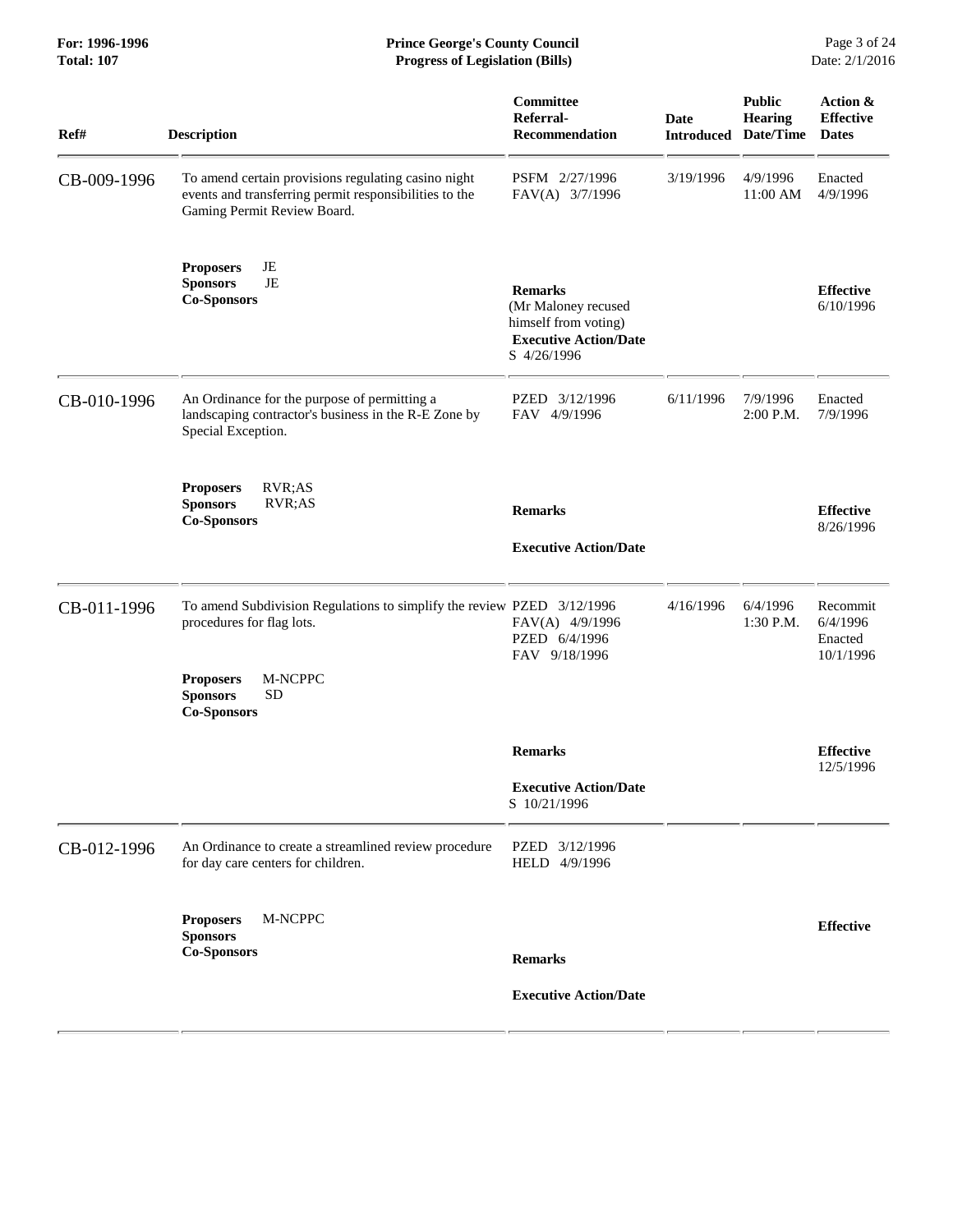| Ref#<br>CB-013-1996 | <b>Description</b><br>An Ordinance to exempt certain types of permits of a<br>minor nature that are issued without Planning Board<br>review from the requirements of Subtitle 27, Zoning.       | Committee<br>Referral-<br><b>Recommendation</b><br>PZED 3/12/1996<br>FAV 6/3/1996 | Date<br>6/11/1996 | <b>Public</b><br><b>Hearing</b><br><b>Introduced Date/Time</b><br>7/9/1996<br>2:00 P.M. | Action &<br><b>Effective</b><br><b>Dates</b><br>Enacted<br>7/9/1996 |
|---------------------|-------------------------------------------------------------------------------------------------------------------------------------------------------------------------------------------------|-----------------------------------------------------------------------------------|-------------------|-----------------------------------------------------------------------------------------|---------------------------------------------------------------------|
|                     | M-NCPPC<br><b>Proposers</b><br><b>Sponsors</b><br><b>SD</b><br><b>Co-Sponsors</b>                                                                                                               | <b>Remarks</b><br>(See CR-11-1996)<br><b>Executive Action/Date</b>                |                   |                                                                                         | <b>Effective</b><br>8/26/1996                                       |
| CB-014-1996         | An Ordinance permitting car washes and food and<br>beverage stores by Special Exception in the I-3 Zone,<br>subject to certain conditions.                                                      | PZED 3/19/1996<br>HELD 4/9/1996                                                   |                   |                                                                                         |                                                                     |
|                     | <b>Proposers</b><br>МW<br><b>Sponsors</b><br><b>MW</b><br><b>Co-Sponsors</b>                                                                                                                    | <b>Remarks</b><br><b>Executive Action/Date</b>                                    |                   |                                                                                         | <b>Effective</b>                                                    |
| CB-015-1996         | An Ordinance restricting the roads on which goods may<br>be sold in the right-of-way by peddlers and itinerant<br>vendors.                                                                      | PZED 4/2/1996<br>HELD 6/5/1996<br>HELD 10/16/1996                                 |                   |                                                                                         |                                                                     |
|                     | <b>Proposers</b><br>RVR;MW;DB;AS<br><b>Sponsors</b><br>RVR;MW;DB;AS<br><b>Co-Sponsors</b>                                                                                                       | <b>Remarks</b><br><b>Executive Action/Date</b>                                    |                   |                                                                                         | <b>Effective</b>                                                    |
| CB-016-1996         | An Act improving safety on public roads by restricting<br>the types of goods that may be sold by peddlers and<br>itinerant vendors in the right-of-way.                                         | PZED 4/2/1996<br>HELD 6/5/1996<br>FAV(A) 10/16/1996                               |                   | 10/29/1996 11/26/1996 Enacted<br>10:00 AM                                               | 11/26/1996                                                          |
|                     | JE;IG<br><b>Proposers</b><br><b>Sponsors</b><br>JE;RVR;MW;DB;AS;IG;WM<br><b>Co-Sponsors</b>                                                                                                     | <b>Remarks</b>                                                                    |                   |                                                                                         | <b>Effective</b><br>2/3/1997                                        |
|                     |                                                                                                                                                                                                 | <b>Executive Action/Date</b><br>S 12/18/1996                                      |                   |                                                                                         |                                                                     |
| CB-017-1996         | To change the name of the Computer Services Internal<br>Service Fund to the Information Technology Internal<br>Service Fund and properly reflect responsibility for<br>communications services. | PSFM 4/9/1996<br>FAV 4/16/1996                                                    | 5/7/1996          | 6/4/1996<br>1:30 P.M.                                                                   | Enacted<br>6/4/1996                                                 |
|                     | CO. EXEC.<br><b>Proposers</b><br><b>Sponsors</b><br><b>SD</b><br><b>Co-Sponsors</b>                                                                                                             | <b>Remarks</b><br><b>Executive Action/Date</b>                                    |                   |                                                                                         | <b>Effective</b><br>8/5/1996                                        |

S 6/18/1996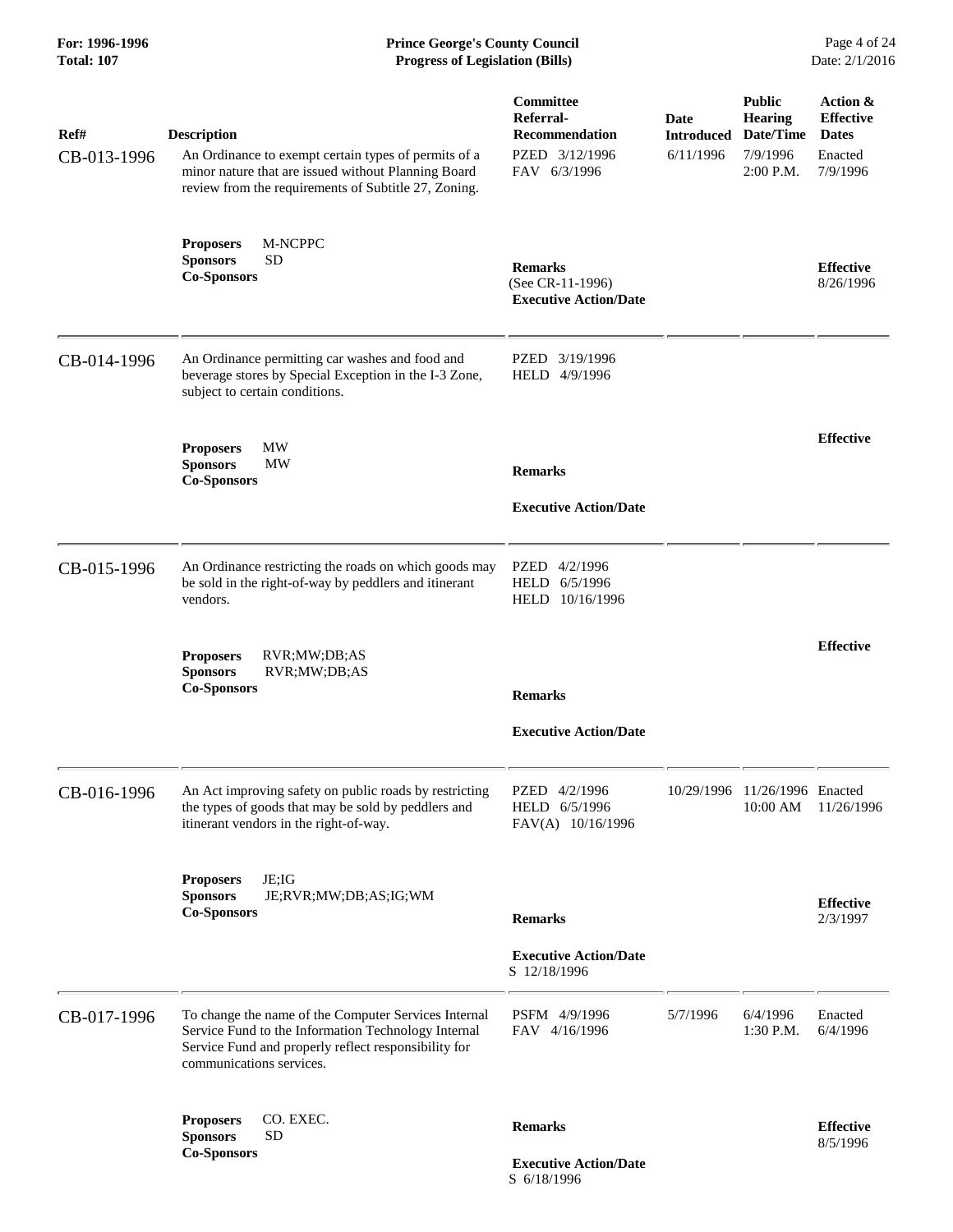| Ref#        | <b>Description</b>                                                                                                                                                                                                                                 | <b>Committee</b><br>Referral-<br><b>Recommendation</b>        | <b>Date</b><br><b>Introduced</b> | <b>Public</b><br><b>Hearing</b><br>Date/Time | Action &<br><b>Effective</b><br><b>Dates</b> |
|-------------|----------------------------------------------------------------------------------------------------------------------------------------------------------------------------------------------------------------------------------------------------|---------------------------------------------------------------|----------------------------------|----------------------------------------------|----------------------------------------------|
| CB-018-1996 | Executive Order No. 9-1996 (Reorganizational Proposal) PSFM 4/9/1996<br>Consolidation of the voice communication function of<br>the Office of Central Services with the information<br>systems function of the Office of Management and<br>Budget. | FAV 4/16/1996                                                 |                                  |                                              | Approved<br>5/7/1996                         |
|             | <b>Proposers</b><br>CO. EXEC.<br><b>Sponsors</b><br><b>Co-Sponsors</b>                                                                                                                                                                             | <b>Remarks</b><br><b>Executive Action/Date</b>                |                                  |                                              | <b>Effective</b><br>5/29/1996                |
| CB-019-1996 | Executive Order No. 10-1996 (Reorganizational<br>Proposal) Integration of the Office of Labor Relations<br>into the Office of Personnel, & the reassignment of the<br>various functions, powers, and duties of the Labor<br>Commissioner.          | PSFM 4/9/1996<br>HELD 4/16/1996<br>FAV(A) 4/18/1996           |                                  |                                              | Approved<br>5/7/1996                         |
|             | CO. EXEC.<br><b>Proposers</b><br><b>Sponsors</b><br><b>Co-Sponsors</b>                                                                                                                                                                             | <b>Remarks</b><br><b>Executive Action/Date</b>                |                                  |                                              | <b>Effective</b><br>5/29/1996                |
| CB-020-1996 | FY97 Current Expense Budget and Capital Improvement<br>Program for the Parking Authority.                                                                                                                                                          |                                                               | 5/29/1996                        |                                              | Enacted<br>5/29/1996                         |
|             | CO. EXEC.<br><b>Proposers</b><br><b>Sponsors</b><br>JE;DB;SD<br><b>Co-Sponsors</b>                                                                                                                                                                 | <b>Remarks</b><br><b>Executive Action/Date</b>                |                                  |                                              | <b>Effective</b><br>7/1/1996                 |
| CB-021-1996 | To adopt the Prince George's County portion of the<br>M-NCPPC budget, and making appropriations and<br>levying taxes for the 1996-1997 fiscal year.                                                                                                |                                                               | 5/29/1996                        |                                              | Enacted<br>5/29/1996                         |
|             | <b>SD</b><br><b>Proposers</b><br><b>Sponsors</b><br>SD;AMC;MW<br><b>Co-Sponsors</b>                                                                                                                                                                | <b>Remarks</b><br><b>Executive Action/Date</b><br>S 6/10/1996 |                                  |                                              | <b>Effective</b><br>7/1/1996                 |
| CB-022-1996 | An Act concerning FY 1996-97 Current Expense and<br>Capital Budgets.                                                                                                                                                                               |                                                               | 5/29/1996                        |                                              | Enacted<br>5/29/1996                         |
|             | <b>SD</b><br><b>Proposers</b><br>SD;MW;RVR<br><b>Sponsors</b><br><b>Co-Sponsors</b>                                                                                                                                                                | <b>Remarks</b><br><b>Executive Action/Date</b><br>S 6/10/1996 |                                  |                                              | <b>Effective</b><br>7/1/1996                 |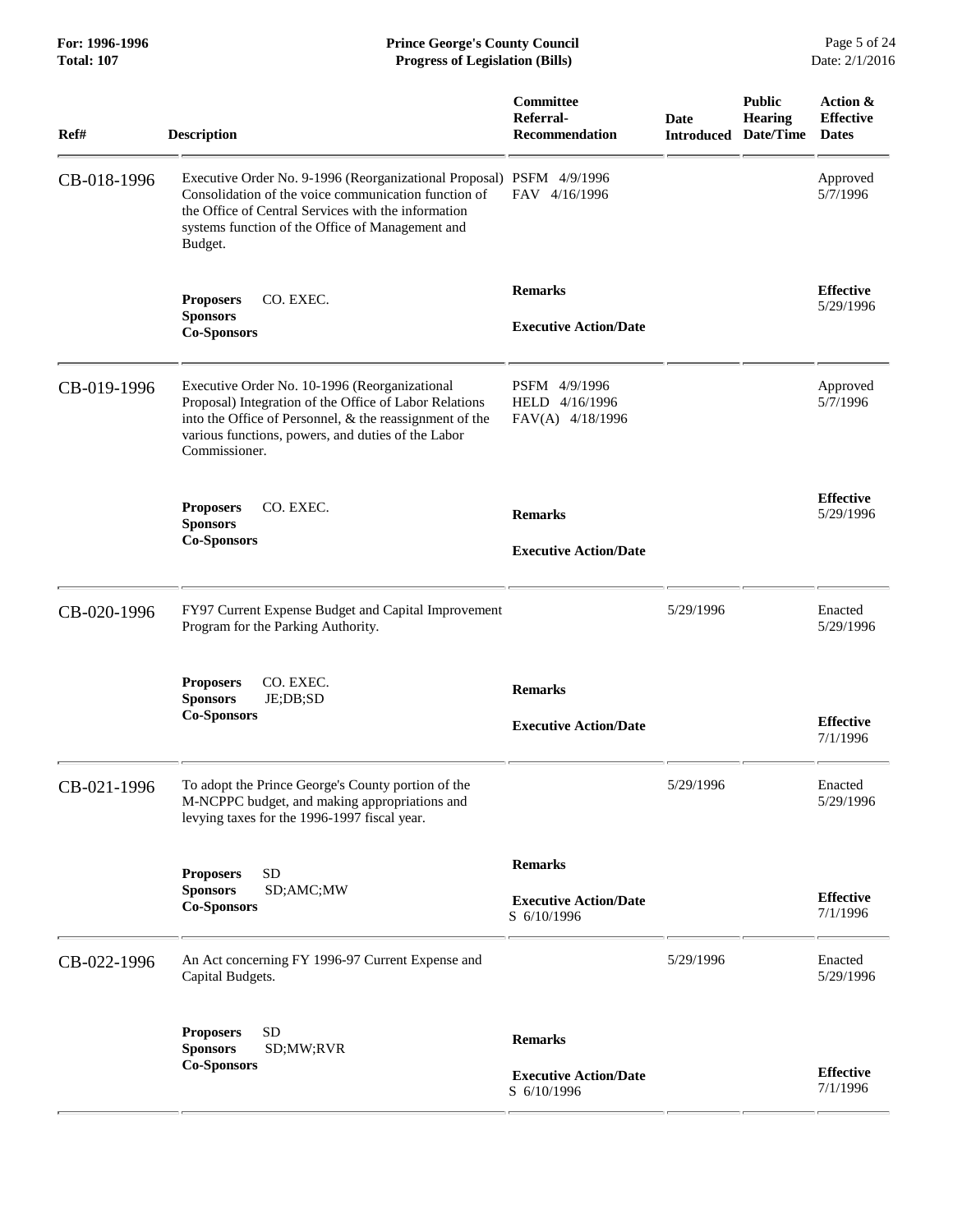## **For: 1996-1996 Prince George's County Council** Page 6 of 24<br> **Prince George's County Council** Page 6 of 24<br> **Progress of Legislation (Bills)** Date: 2/1/2016 **Total: 107 Progress of Legislation (Bills)**

| Ref#<br>CB-023-1996 | <b>Description</b><br>To adopt by reference the 1996 Edition of the National<br>Electrical Code, deleting certain provisions concerning<br>overcurrent protection and wiring methods, and revising<br>electrical permit fees to reflect actual costs for inspection. | Committee<br>Referral-<br><b>Recommendation</b><br>C.O.W. 5/7/1996<br>FAV 6/11/1996                             | Date<br>6/18/1996 | <b>Public</b><br><b>Hearing</b><br><b>Introduced Date/Time</b><br>7/23/1996<br>1:30 P.M. | Action &<br><b>Effective</b><br><b>Dates</b><br>Enacted<br>7/23/1996 |
|---------------------|----------------------------------------------------------------------------------------------------------------------------------------------------------------------------------------------------------------------------------------------------------------------|-----------------------------------------------------------------------------------------------------------------|-------------------|------------------------------------------------------------------------------------------|----------------------------------------------------------------------|
|                     | CO. EXEC.<br><b>Proposers</b><br><b>Sponsors</b><br>DB;SD<br><b>Co-Sponsors</b>                                                                                                                                                                                      | <b>Remarks</b><br>(SEE ALSO CR-35-1996)<br><b>Executive Action/Date</b><br>S 8/6/1996                           |                   |                                                                                          | <b>Effective</b><br>9/23/1996                                        |
| CB-024-1996         | Supplementary Appropriations - Stormwater<br>Management Enterprise Fund, the Fleet Management<br>Internal Service Fund and the Drug Enforcement and<br>Education Special Revenue Fund.                                                                               | PSFM 5/14/1996<br>FAV 6/6/1996                                                                                  | 6/18/1996         | 7/23/1996<br>1:30 P.M.                                                                   | Enacted<br>7/23/1996                                                 |
|                     | <b>Proposers</b><br>CO. EXEC.<br><b>Sponsors</b><br>SD; AS<br><b>Co-Sponsors</b>                                                                                                                                                                                     | <b>Remarks</b><br>(PROVISIONS<br><b>RETROACTIVE TO</b><br>6/30/96<br><b>Executive Action/Date</b><br>S 8/6/1996 |                   |                                                                                          | <b>Effective</b><br>9/23/1996                                        |
| CB-025-1996         | An Ordinance for the purpose of clarifying that, where<br>the Council fails to timely render a final decision, the<br>application before the Council is denied.                                                                                                      | PZED 5/14/1996<br>FAV 6/19/1996                                                                                 | 7/2/1996          | 7/30/1996<br>1:30 P.M.                                                                   | Enacted<br>7/30/1996                                                 |
|                     | WM<br><b>Proposers</b><br><b>Sponsors</b><br><b>WM</b><br><b>Co-Sponsors</b>                                                                                                                                                                                         | <b>Remarks</b><br><b>Executive Action/Date</b>                                                                  |                   |                                                                                          | <b>Effective</b><br>9/16/1996                                        |
| CB-026-1996         | An Act authorizing Prince George's County to borrow<br>\$16,888,000 to finance various school projects.                                                                                                                                                              | PSFM 5/14/1996<br>FAV(A) 6/6/1996                                                                               | 6/18/1996         | 7/23/1996<br>1:30 P.M.                                                                   | Enacted<br>7/23/1996                                                 |
|                     | CO. EXEC.<br><b>Proposers</b><br><b>Sponsors</b><br>RVR;IG;MW;SD<br><b>Co-Sponsors</b>                                                                                                                                                                               | <b>Remarks</b><br><b>Executive Action/Date</b><br>S 8/6/1996                                                    |                   |                                                                                          | <b>Effective</b><br>9/23/1996                                        |
| CB-027-1996         | The Issuance and Sale of General Obligation Stormwater PSFM 5/14/1996<br>Management Bonds not to exceed \$5,650,000.                                                                                                                                                 | FAV 6/6/1996                                                                                                    | 6/18/1996         | 7/23/1996<br>1:30 P.M.                                                                   | Enacted<br>7/23/1996                                                 |
|                     | CO. EXEC.<br><b>Proposers</b><br>SD;MW<br><b>Sponsors</b><br><b>Co-Sponsors</b>                                                                                                                                                                                      | <b>Remarks</b>                                                                                                  |                   |                                                                                          | <b>Effective</b><br>9/23/1996                                        |

 **Executive Action/Date** S 8/6/1996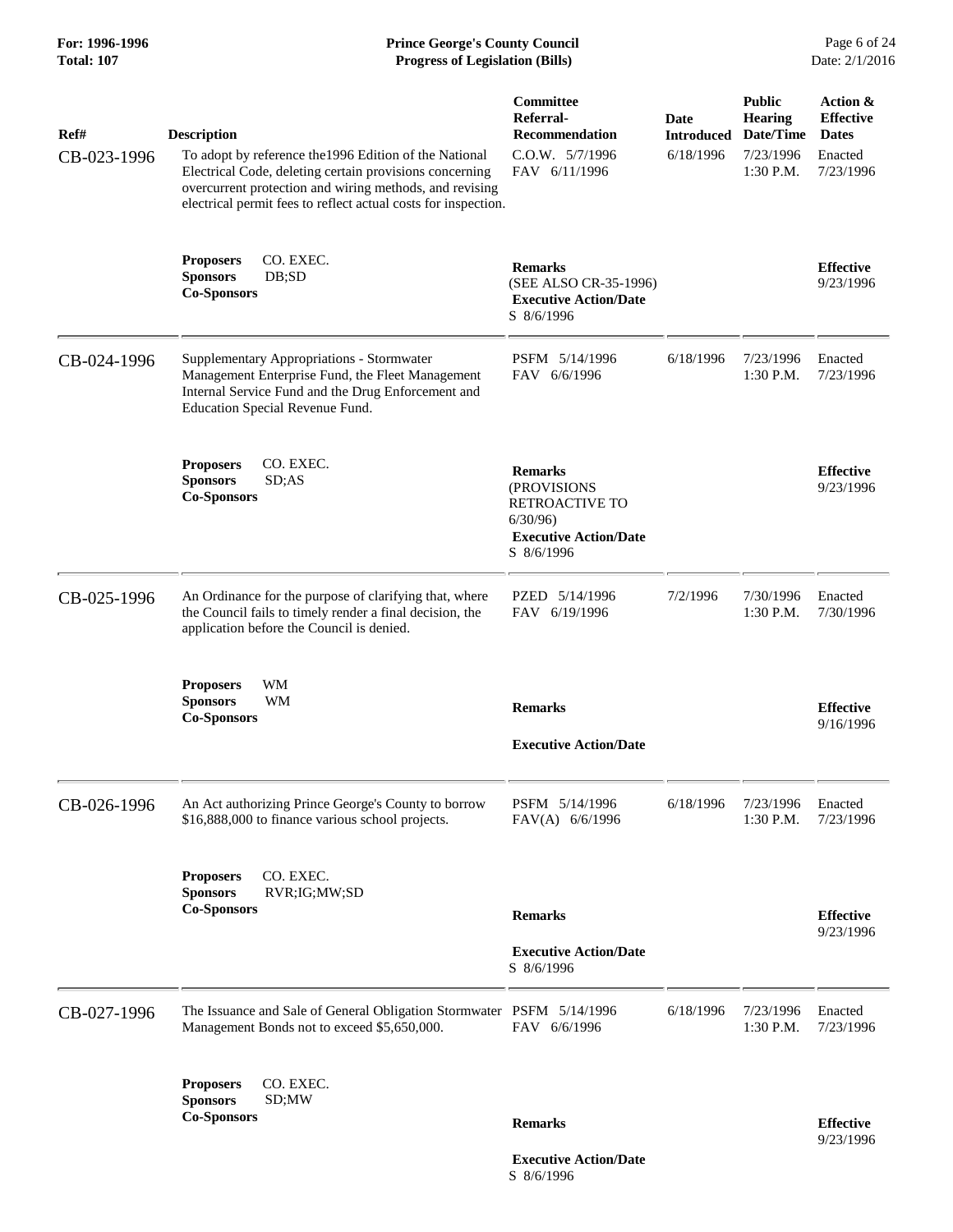| Ref#        | <b>Description</b>                                                                                                                                                                                            | Committee<br>Referral-<br><b>Recommendation</b>               | <b>Date</b><br><b>Introduced</b> | <b>Public</b><br><b>Hearing</b><br>Date/Time | Action &<br><b>Effective</b><br><b>Dates</b> |
|-------------|---------------------------------------------------------------------------------------------------------------------------------------------------------------------------------------------------------------|---------------------------------------------------------------|----------------------------------|----------------------------------------------|----------------------------------------------|
| CB-028-1996 | The Issuance and Sale of General Obligation Bonds not<br>to exceed \$60,529,000.                                                                                                                              | PSFM 5/14/1996<br>FAV(A) 6/6/1996                             | 6/18/1996                        | 7/23/1996<br>1:30 P.M.                       | Enacted<br>7/23/1996                         |
|             | CO. EXEC.<br><b>Proposers</b><br><b>Sponsors</b><br>RVR;MW;SD;IG<br><b>Co-Sponsors</b>                                                                                                                        | <b>Remarks</b><br><b>Executive Action/Date</b><br>S 8/6/1996  |                                  |                                              | <b>Effective</b><br>9/23/1996                |
| CB-029-1996 | An Act concerning County Real Property for the purpose PSFM 5/21/1996<br>of adopting the 1996 Inventory of Real Property and<br>Improvements, and declaring certain parcels of County<br>property as surplus. | FAV(A) 7/3/1996                                               | 7/9/1996                         | 7/30/1996<br>2:30 PM                         | Enacted<br>7/30/1996                         |
|             | CO. EXEC.<br><b>Proposers</b><br><b>Sponsors</b><br>MW;SD;DB;JE<br><b>Co-Sponsors</b>                                                                                                                         | <b>Remarks</b><br><b>Executive Action/Date</b><br>S 8/14/1996 |                                  |                                              | <b>Effective</b><br>9/30/1996                |
| CB-030-1996 | An Ordinance for the purpose of distinguishing between<br>the base density and the minimum density in the<br>Comprehensive Design Zones.                                                                      | PZED 5/21/1996<br>FAV(A) 6/19/1996                            | 7/2/1996                         | 7/30/1996<br>1:30 P.M.                       | Enacted<br>7/30/1996                         |
|             | <b>Proposers</b><br>WM<br><b>Sponsors</b><br>WM;JE;IG<br><b>Co-Sponsors</b>                                                                                                                                   | <b>Remarks</b><br><b>Executive Action/Date</b>                |                                  |                                              | <b>Effective</b><br>9/16/1996                |
| CB-031-1996 | An Ordinance for the purpose of providing for the<br>reversion of zoning for publicly owned land in the R-O-S FAV(A) 6/19/1996<br>Zone prior to conveyance of the land to another public<br>entity.           | PZED 5/29/1996                                                | 7/2/1996                         | 7/30/1996<br>1:30 P.M.                       | Enacted<br>7/30/1996                         |
|             | <b>Proposers</b><br><b>SD</b><br><b>SD</b><br><b>Sponsors</b><br><b>Co-Sponsors</b>                                                                                                                           | <b>Remarks</b><br><b>Executive Action/Date</b>                |                                  |                                              | <b>Effective</b><br>9/16/1996                |
| CB-032-1996 | To add provisions pertaining to sports packs and animal HEHS 5/29/1996<br>holding facility licenses.                                                                                                          |                                                               |                                  |                                              |                                              |
|             | JE<br><b>Proposers</b><br><b>Sponsors</b><br>JE<br><b>Co-Sponsors</b>                                                                                                                                         | <b>Remarks</b>                                                |                                  |                                              | <b>Effective</b>                             |
|             |                                                                                                                                                                                                               | <b>Executive Action/Date</b>                                  |                                  |                                              |                                              |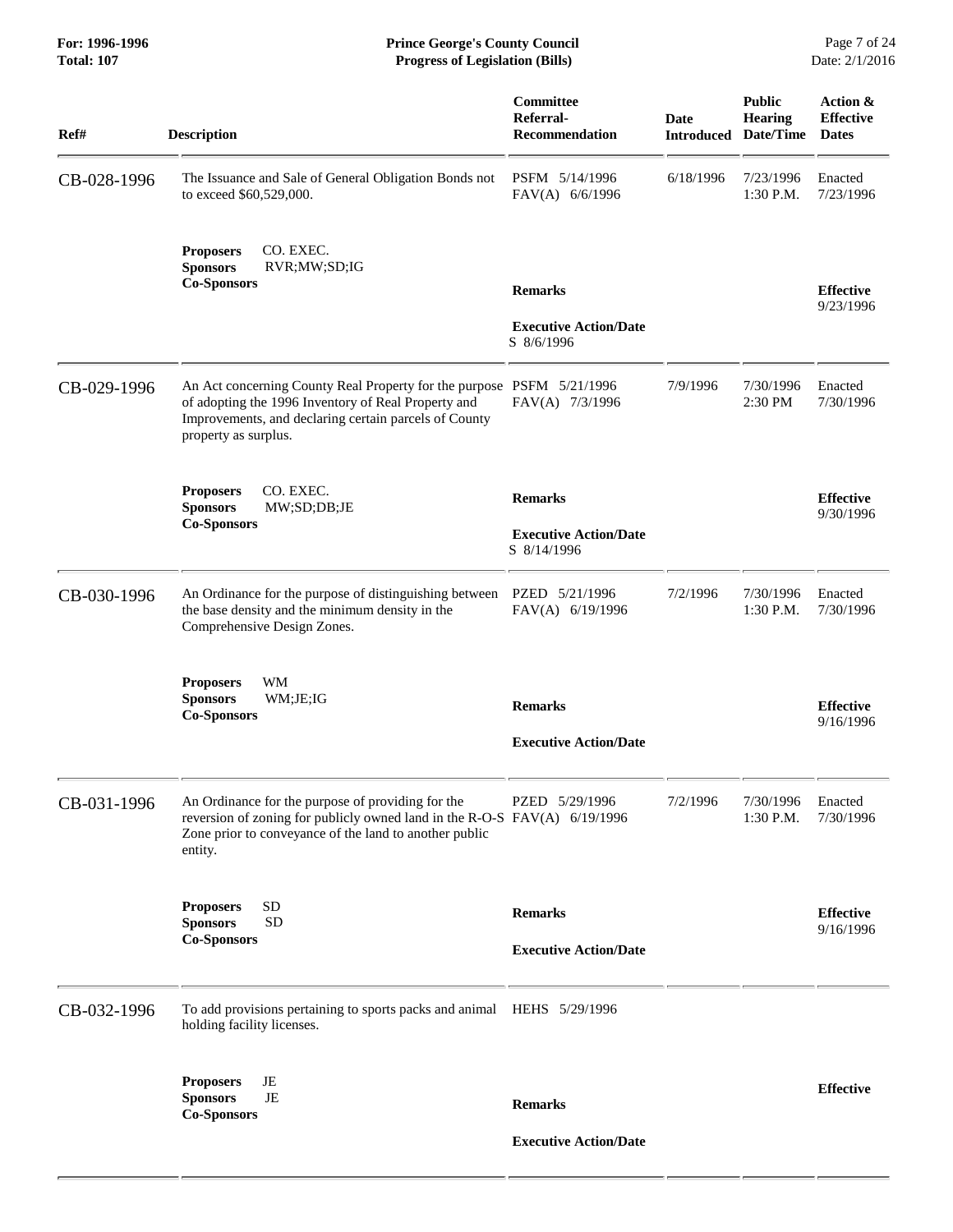## **For: 1996-1996 Prince George's County Council** Page 8 of 24<br> **Prince George's County Council** Page 8 of 24<br> **Progress of Legislation (Bills)** Date: 2/1/2016 **Total: 107 Progress of Legislation (Bills)**

| Ref#<br>CB-033-1996 | <b>Description</b><br>An Ordinance for the purpose of permitting outdoor<br>athletic fields in the O-S Zone under certain<br>circumstances.                                                                                                                                                                                           | Committee<br>Referral-<br><b>Recommendation</b><br>PZED 5/29/1996<br>FAV 7/1/1996       | Date<br><b>Introduced</b><br>7/9/1996 | <b>Public</b><br><b>Hearing</b><br>Date/Time<br>7/30/1996<br>1:30 P.M. | Action &<br><b>Effective</b><br><b>Dates</b><br>Enacted<br>7/30/1996 |
|---------------------|---------------------------------------------------------------------------------------------------------------------------------------------------------------------------------------------------------------------------------------------------------------------------------------------------------------------------------------|-----------------------------------------------------------------------------------------|---------------------------------------|------------------------------------------------------------------------|----------------------------------------------------------------------|
|                     | JE<br><b>Proposers</b><br>JE;AS<br><b>Sponsors</b><br><b>Co-Sponsors</b>                                                                                                                                                                                                                                                              | <b>Remarks</b><br><b>Executive Action/Date</b>                                          |                                       |                                                                        | <b>Effective</b><br>9/16/1996                                        |
| CB-034-1996         | An Ordinance modifying the lot width and side yard<br>requirements in the R-E Zone where lot averaging is used<br>or where public water or sewerage systems are utilized.                                                                                                                                                             | PZED 5/29/1996                                                                          |                                       |                                                                        |                                                                      |
|                     | JE<br><b>Proposers</b><br>JE<br><b>Sponsors</b><br><b>Co-Sponsors</b>                                                                                                                                                                                                                                                                 | <b>Remarks</b><br><b>Executive Action/Date</b>                                          |                                       |                                                                        | <b>Effective</b>                                                     |
| CB-035-1996         | An Ordinance for the purpose of permitting temporary<br>office space in the O-S Zone as a temporary use at an<br>existing group residential facility, which services more<br>than eight (8) persons, during the on-site renovation of<br>existing permanent office facilities.                                                        | PZED 5/29/1996<br>FAV(A) 7/1/1996                                                       | 7/9/1996                              | 7/30/1996<br>1:30 P.M.                                                 | Enacted<br>7/30/1996                                                 |
|                     | JE<br><b>Proposers</b><br><b>Sponsors</b><br>JE<br><b>Co-Sponsors</b>                                                                                                                                                                                                                                                                 | <b>Remarks</b><br><b>Executive Action/Date</b>                                          |                                       |                                                                        | <b>Effective</b><br>9/16/1996                                        |
| CB-036-1996         | An Ordinance to abolish the adequate public facilities<br>test for schools in certain zones to coincide with the<br>imposition of a school facilities surcharge.                                                                                                                                                                      | PZED 5/29/1996<br>FAV 6/19/1996                                                         | 5/29/1996                             | 7/2/1996<br>1:30 P.M.                                                  | PI<br>7/2/1996                                                       |
|                     | <b>RVR</b><br><b>Proposers</b><br>RVR;SD<br><b>Sponsors</b><br><b>Co-Sponsors</b>                                                                                                                                                                                                                                                     | <b>Remarks</b><br>(SEE ALSO CR-28-1996<br>& CB-54-1996)<br><b>Executive Action/Date</b> |                                       |                                                                        | <b>Effective</b>                                                     |
| CB-037-1996         | Charter Amendment to impose a limitation on the total<br>amount of ad valorem property taxes levied for the<br>county, Park & Planning Commission, and the<br>stormwater management district of \$3.145 per \$100 of<br>assessed value; to permit an annual increase in the real<br>property tax rate of not more than three percent. | C.O.W. 5/29/1996<br>HELD 6/11/1996<br>HELD 6/18/1996<br>HELD 7/2/1996                   | 7/2/1996                              | 7/24/1996<br>7:00 P.M.                                                 | PI<br>7/30/1996                                                      |
|                     |                                                                                                                                                                                                                                                                                                                                       |                                                                                         |                                       |                                                                        | <b>Effective</b>                                                     |
|                     | SD;AMC<br><b>Proposers</b><br><b>Sponsors</b><br>SD;AMC                                                                                                                                                                                                                                                                               | <b>Remarks</b>                                                                          |                                       |                                                                        |                                                                      |
|                     | <b>Co-Sponsors</b>                                                                                                                                                                                                                                                                                                                    | <b>Executive Action/Date</b>                                                            |                                       |                                                                        |                                                                      |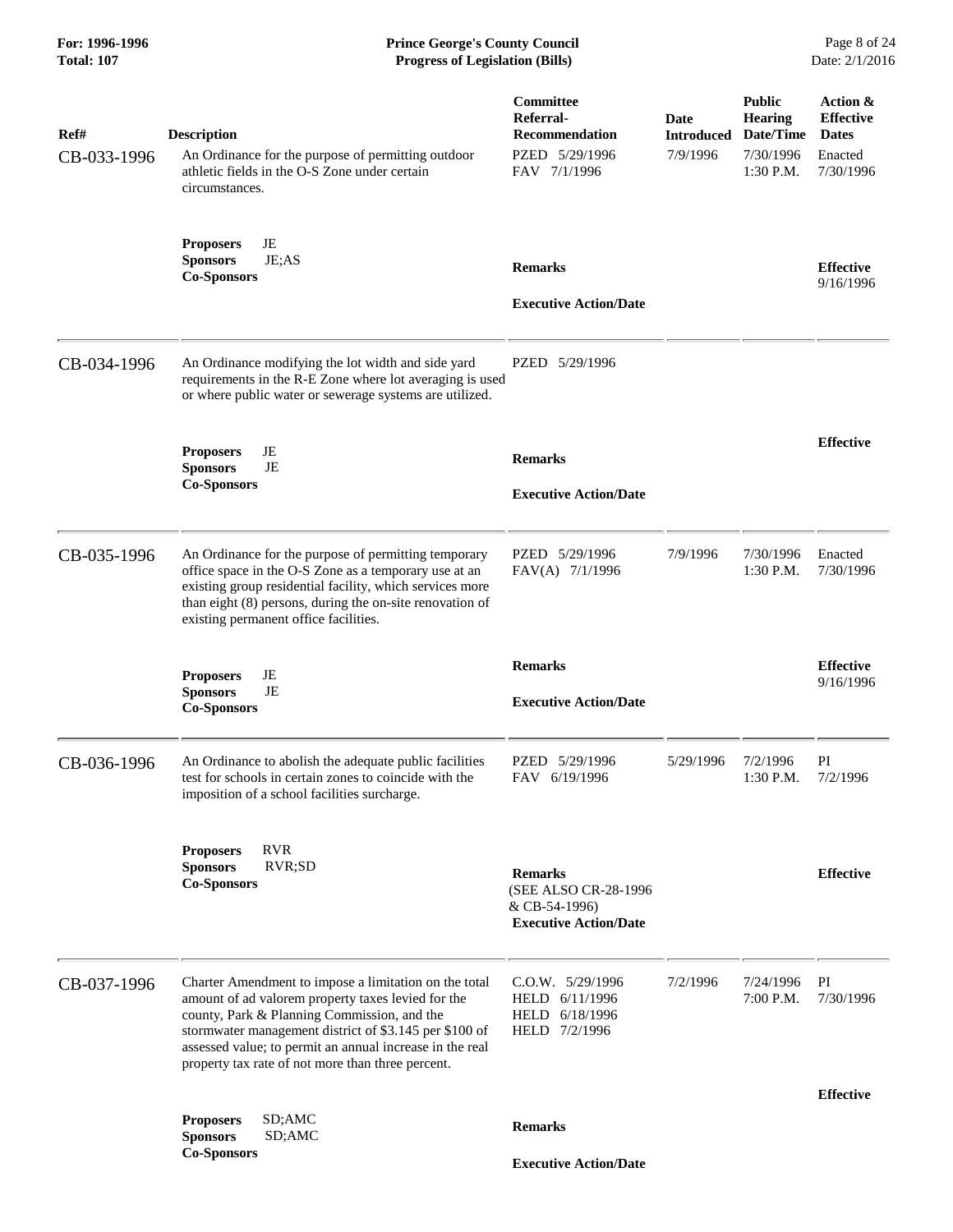## **For: 1996-1996 Prince George's County Council** Page 9 of 24<br> **Prince George's County Council** Page 9 of 24<br> **Progress of Legislation (Bills)** Date: 2/1/2016 **Total: 107 Progress of Legislation (Bills)**

| Ref#        | <b>Description</b>                                                                                                                                                                                                                       | Committee<br>Referral-<br><b>Recommendation</b>                                                        | <b>Date</b><br><b>Introduced</b> | <b>Public</b><br><b>Hearing</b><br>Date/Time | Action &<br><b>Effective</b><br><b>Dates</b> |
|-------------|------------------------------------------------------------------------------------------------------------------------------------------------------------------------------------------------------------------------------------------|--------------------------------------------------------------------------------------------------------|----------------------------------|----------------------------------------------|----------------------------------------------|
| CB-038-1996 | Proposed amendment to Section 817B, Charter of Prince C.O.W. 5/29/1996<br>George's County to permit an increase in the real property HELD 6/11/1996<br>tax rate of not more than the percentage increase in the<br>Consumer Price Index. | HELD 6/18/1996<br>HELD 7/2/1996                                                                        | 7/2/1996                         | 7/24/1996<br>7:00 P.M.                       | PI<br>7/30/1996                              |
|             | IG<br><b>Proposers</b><br><b>Sponsors</b><br>IG<br><b>Co-Sponsors</b>                                                                                                                                                                    | <b>Remarks</b>                                                                                         |                                  |                                              | <b>Effective</b>                             |
|             |                                                                                                                                                                                                                                          | <b>Executive Action/Date</b>                                                                           |                                  |                                              |                                              |
| CB-039-1996 | An Ordinance concerning hardware fabrication and<br>manufacturing for the purpose of permitting hardware<br>fabrication and manufacturing of products from materials<br>produced elsewhere in the C-M Zone under certain<br>conditions.  | PZED 6/4/1996<br>FAV(A) 7/1/1996                                                                       | 7/9/1996                         | 7/30/1996<br>1:30 P.M.                       | Enacted<br>7/30/1996                         |
|             | JE<br><b>Proposers</b><br><b>Sponsors</b><br>JE<br><b>Co-Sponsors</b>                                                                                                                                                                    | <b>Remarks</b><br><b>Executive Action/Date</b>                                                         |                                  |                                              | <b>Effective</b><br>9/16/1996                |
| CB-040-1996 | Borrowing to Finance Capital Projects for Prince<br>George's Community College in an amount not to exceed FAV 7/3/1996<br>\$2,823,000.                                                                                                   | PSFM 6/4/1996                                                                                          | 7/9/1996                         | 7/30/1996<br>10:15 AM                        | Enacted<br>7/30/1996                         |
|             | <b>Proposers</b><br>CO. EXEC.<br><b>Sponsors</b><br>SD;JE;MW<br><b>Co-Sponsors</b>                                                                                                                                                       | <b>Remarks</b><br>(APPROVED AT<br>REFERENDUM - 11/5/96)<br><b>Executive Action/Date</b><br>S 8/14/1996 |                                  |                                              | <b>Effective</b><br>11/20/1996               |
| CB-041-1996 | Borrowing to Finance Capital Projects for Library<br>Facilities in an amount not to exceed \$2,305,000.                                                                                                                                  | PSFM 6/4/1996<br>FAV 7/3/1996                                                                          | 7/9/1996                         | 7/30/1996<br>10:15 AM                        | Enacted<br>7/30/1996                         |
|             | CO. EXEC.<br><b>Proposers</b><br><b>Sponsors</b><br>JE;AS;RVR;MW<br><b>Co-Sponsors</b>                                                                                                                                                   | <b>Remarks</b><br>(APPROVED AT<br>REFERENDUM - 11/5/96)<br><b>Executive Action/Date</b><br>S 8/14/1996 |                                  |                                              | <b>Effective</b><br>11/20/1996               |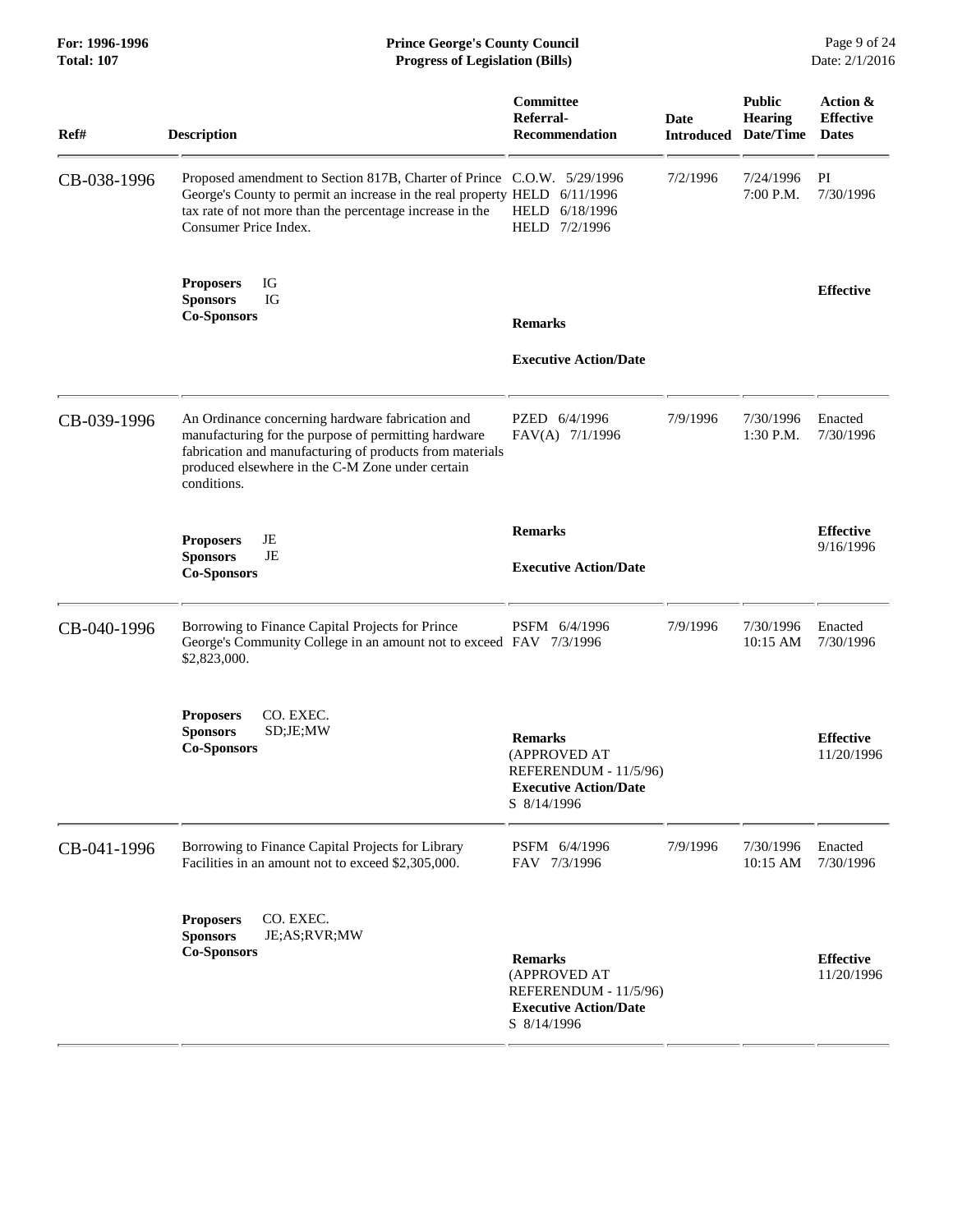| For: 1996-1996<br><b>Total: 107</b> | <b>Prince George's County Council</b><br>Date: 2/1/2016<br><b>Progress of Legislation (Bills)</b>                                                                          |                                                                                                        |                                       |                                                                       |                                                                      |
|-------------------------------------|----------------------------------------------------------------------------------------------------------------------------------------------------------------------------|--------------------------------------------------------------------------------------------------------|---------------------------------------|-----------------------------------------------------------------------|----------------------------------------------------------------------|
| Ref#<br>CB-042-1996                 | <b>Description</b><br>Borrowing to Finance Capital Projects for Public Works<br>and Transportation Facilities in an amount not to exceed<br>\$25,128,000.                  | Committee<br>Referral-<br><b>Recommendation</b><br>PSFM 6/4/1996<br>FAV 7/3/1996                       | Date<br><b>Introduced</b><br>7/9/1996 | <b>Public</b><br><b>Hearing</b><br>Date/Time<br>7/30/1996<br>10:15 AM | Action &<br><b>Effective</b><br><b>Dates</b><br>Enacted<br>7/30/1996 |
|                                     | CO. EXEC.<br><b>Proposers</b><br>SD;MW;DB;JE<br><b>Sponsors</b><br><b>Co-Sponsors</b>                                                                                      | <b>Remarks</b><br>(APPROVED AT<br>REFERENDUM - 11/5/96)<br><b>Executive Action/Date</b><br>S 8/14/1996 |                                       |                                                                       | <b>Effective</b><br>11/20/1996                                       |
| CB-043-1996                         | Borrowing to Finance Capital Projects for Environmental PSFM 6/4/1996<br>Facilities in an amount not to exceed \$29,950,000.                                               | FAV 7/3/1996                                                                                           | 7/9/1996                              | 7/30/1996<br>10:15 AM                                                 | Enacted<br>7/30/1996                                                 |
|                                     | CO. EXEC.<br><b>Proposers</b><br><b>Sponsors</b><br>SD;MW<br><b>Co-Sponsors</b>                                                                                            | <b>Remarks</b><br>(APPROVED AT<br>REFERENDUM - 11/5/96)<br><b>Executive Action/Date</b><br>S 8/20/1996 |                                       |                                                                       | <b>Effective</b><br>11/20/1996                                       |
| CB-044-1996                         | Borrowing to Finance Capital Projects for County<br>Buildings in an amount not to exceed \$4,000,000.                                                                      | PSFM 6/4/1996<br>FAV 7/3/1996                                                                          | 7/9/1996                              | 7/30/1996<br>10:15 AM                                                 | Enacted<br>7/30/1996                                                 |
|                                     | <b>Proposers</b><br>CO. EXEC.<br>SD;JE;DB<br><b>Sponsors</b><br><b>Co-Sponsors</b>                                                                                         | <b>Remarks</b><br>(APPROVED AT<br>REFERENDUM - 11/5/96)<br><b>Executive Action/Date</b><br>S 8/20/1996 |                                       |                                                                       | <b>Effective</b><br>11/20/1996                                       |
| CB-045-1996                         | Amendment of Section 902, Charter of Prince George's<br>County - To add certain positions to the exempt service.<br>CO. EXEC.<br><b>Proposers</b><br><b>Sponsors</b><br>SD | C.O.W. 6/4/1996<br>HELD 6/11/1996<br>HELD 6/18/1996<br>HELD 7/2/1996<br>FAV(A) 7/9/1996                | 7/9/1996                              | 7/30/1996<br>10:15 AM                                                 | Enacted<br>7/30/1996                                                 |
|                                     | <b>Co-Sponsors</b>                                                                                                                                                         |                                                                                                        |                                       |                                                                       | <b>Effective</b>                                                     |
|                                     |                                                                                                                                                                            | <b>Remarks</b><br>(REJECTED AT<br>REFERENDUM - 11/5/96)<br><b>Executive Action/Date</b>                |                                       |                                                                       |                                                                      |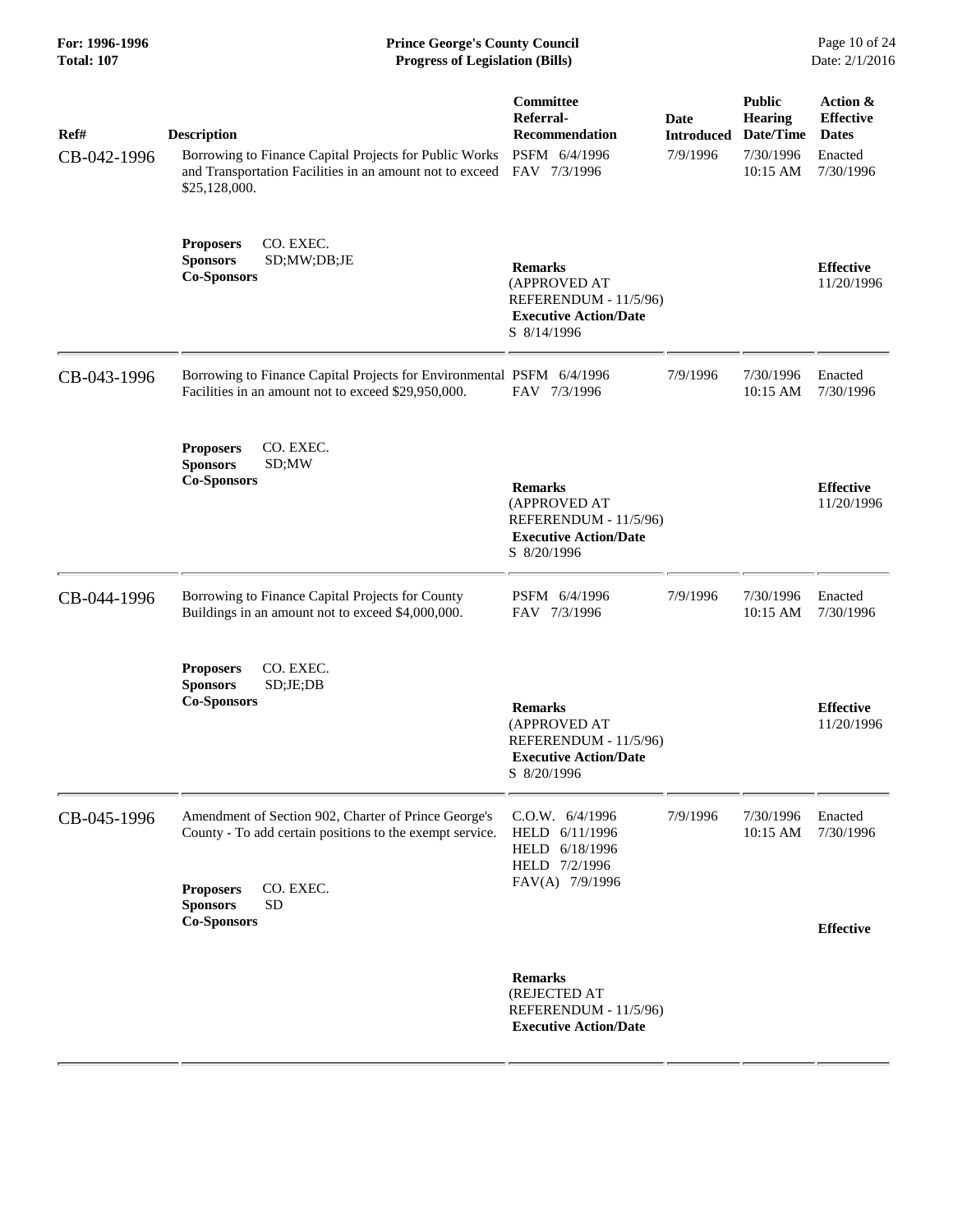| Ref#<br>CB-046-1996 | <b>Description</b><br>To amend fees for open fire permits.                                                                                                                                             | <b>Committee</b><br>Referral-<br><b>Recommendation</b><br>HEHS 6/4/1996<br>FAV 7/2/1996                   | Date<br><b>Introduced</b><br>7/9/1996 | <b>Public</b><br><b>Hearing</b><br>Date/Time<br>7/30/1996<br>2:30 P.M. | Action &<br><b>Effective</b><br><b>Dates</b><br>Enacted<br>7/30/1996 |
|---------------------|--------------------------------------------------------------------------------------------------------------------------------------------------------------------------------------------------------|-----------------------------------------------------------------------------------------------------------|---------------------------------------|------------------------------------------------------------------------|----------------------------------------------------------------------|
|                     | <b>Proposers</b><br>CO. EXEC.<br><b>Sponsors</b><br>SD;MW<br><b>Co-Sponsors</b>                                                                                                                        |                                                                                                           |                                       |                                                                        |                                                                      |
|                     |                                                                                                                                                                                                        | <b>Remarks</b><br><b>Executive Action/Date</b><br>S 8/14/1996                                             |                                       |                                                                        | <b>Effective</b><br>9/30/1996                                        |
| CB-047-1996         | An Ordinance concerning Moderately Priced Dwelling<br>Units for the purpose of repealing the requirements<br>regarding moderately priced dwelling units.                                               | THE 6/11/1996<br>HELD 9/12/1996<br>FAV(A) 9/30/1996                                                       |                                       | 10/15/1996 11/12/1996 Enacted<br>2:00 P.M.                             | 11/12/1996                                                           |
|                     | <b>Proposers</b><br>AMC;WM;IG<br><b>Sponsors</b><br>AMC;WM;IG<br><b>Co-Sponsors</b>                                                                                                                    | <b>Remarks</b><br>(SEE ALSO CB-48-1996<br>AND CB-49-1996)<br><b>Executive Action/Date</b>                 |                                       |                                                                        | <b>Effective</b><br>1/21/1997                                        |
| CB-048-1996         | A Subdivision Amendment concerning Moderately<br>Priced Dwelling Units for the purpose of deleting the<br>requirements of the Moderately Priced Dwelling Unit<br>Program from the subdivision process. | THE 6/11/1996<br>HELD 9/12/1996<br>FAV(A) 9/30/1996                                                       |                                       | 10/15/1996 11/26/1996 Enacted<br>1:30 P.M.                             | 11/26/1996                                                           |
|                     | AMC;WM;IG<br><b>Proposers</b><br><b>Sponsors</b><br>AMC;WM;IG<br><b>Co-Sponsors</b>                                                                                                                    | <b>Remarks</b><br>(SEE ALSO CB-47-1996<br>AND CB-49-1996)<br><b>Executive Action/Date</b><br>S 12/18/1996 |                                       |                                                                        | <b>Effective</b><br>1/21/1997                                        |
| CB-049-1996         | An Act concerning Moderately Priced Housing for the<br>purpose of eliminating the Moderately Priced Dwelling<br>Unit Program.                                                                          | THE 6/11/1996<br>HELD 9/12/1996<br>FAV(A) 9/30/1996                                                       |                                       | 10/15/1996 11/12/1996 Enacted<br>2:00 P.M.                             | 11/12/1996                                                           |
|                     | AMC;WM;IG<br><b>Proposers</b><br><b>Sponsors</b><br>AMC;WM;IG<br><b>Co-Sponsors</b>                                                                                                                    | <b>Remarks</b><br>(SEE ALSO CB-47-1996<br>AND CB-48-1996)<br><b>Executive Action/Date</b><br>S 12/3/1996  |                                       |                                                                        | <b>Effective</b><br>1/21/1997                                        |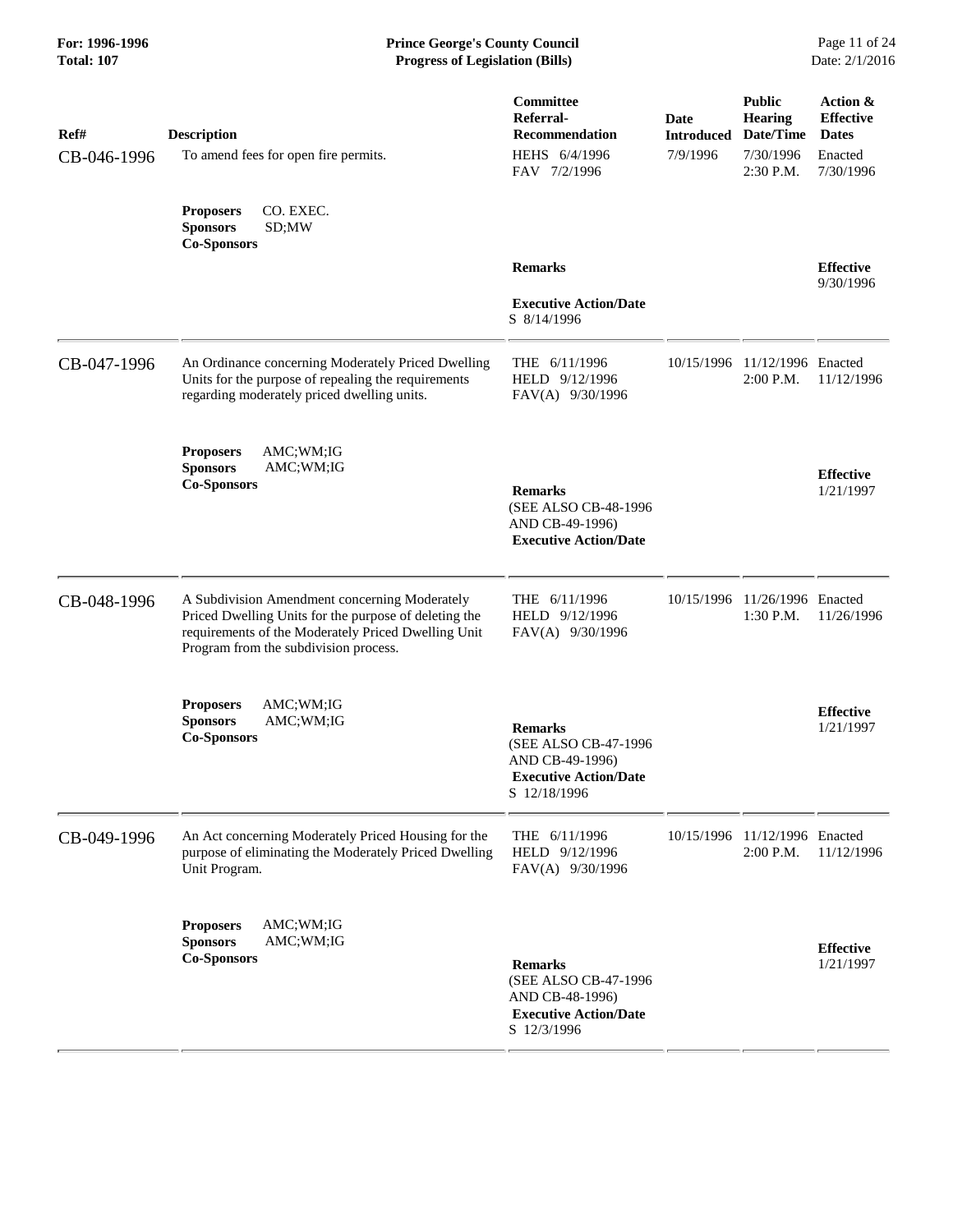# **For: 1996-1996 Prince George's County Council** Page 12 of 24<br> **Prince George's County Council** Page 12 of 24<br> **Progress of Legislation (Bills)** Date: 2/1/2016 **Total: 107 Progress of Legislation (Bills)**

| Ref#        | <b>Description</b>                                                                                                                                                                                                                                                                                                                                    | Committee<br>Referral-<br><b>Recommendation</b>                                         | <b>Date</b><br><b>Introduced</b> | <b>Public</b><br><b>Hearing</b><br>Date/Time | Action &<br><b>Effective</b><br><b>Dates</b> |
|-------------|-------------------------------------------------------------------------------------------------------------------------------------------------------------------------------------------------------------------------------------------------------------------------------------------------------------------------------------------------------|-----------------------------------------------------------------------------------------|----------------------------------|----------------------------------------------|----------------------------------------------|
| CB-050-1996 | Proposed Charter Amendment to provide an increase in<br>the real property tax rate of the County of Fifteen cent<br>per \$100 of assessed value, such increase to be restricted HELD 6/18/1996<br>and dedicated to improve and enhance education and<br>police services, and to permit the dedication of revenue<br>so raised to a particular agency. | C.0.W. 6/11/1996<br>HELD 6/11/1996<br>HELD 7/2/1996                                     |                                  |                                              | <b>Effective</b>                             |
|             | <b>Proposers</b><br><b>BD OF ED</b><br><b>Sponsors</b><br><b>Co-Sponsors</b>                                                                                                                                                                                                                                                                          | <b>Remarks</b><br><b>Executive Action/Date</b>                                          |                                  |                                              |                                              |
| CB-051-1996 | Subdivision Bill concerning preliminary plats for the<br>purpose of exempting a conveyance from a church of a<br>parsonage from the requirement for approval of<br>preliminary plat of subdivision.                                                                                                                                                   | PZED 6/11/1996                                                                          | 6/11/1996                        | 7/30/1996<br>1:30 P.M.                       | Enacted<br>7/30/1996                         |
|             | <b>Proposers</b><br>JE<br>JE<br><b>Sponsors</b><br><b>Co-Sponsors</b>                                                                                                                                                                                                                                                                                 | <b>Remarks</b><br><b>Executive Action/Date</b><br>S 8/14/1996                           |                                  |                                              | <b>Effective</b><br>9/16/1996                |
| CB-052-1996 | An Ordinance to amend a procedure of the Board of<br>Appeals to allow the Board to incorporate the text of its<br>decisions in office records other than minutes.                                                                                                                                                                                     | PZED 6/11/1996<br>FAV 7/1/1996                                                          | 7/9/1996                         | 7/30/1996<br>1:30 P.M.                       | Enacted<br>7/30/1996                         |
|             | <b>SD</b><br><b>Proposers</b><br><b>Sponsors</b><br>SD;DB<br><b>Co-Sponsors</b>                                                                                                                                                                                                                                                                       | <b>Remarks</b><br><b>Executive Action/Date</b>                                          |                                  |                                              | <b>Effective</b><br>9/16/1996                |
| CB-053-1996 | An Ordinance to permit adult bookstores by right in the<br>I-2 Zone under certain circumstances.                                                                                                                                                                                                                                                      | PZED 6/11/1996<br>FAV(A) 7/24/1996                                                      | 7/30/1996                        | 9/10/1996<br>1:30 P.M.                       | Enacted<br>9/10/1996                         |
|             | WM<br><b>Proposers</b><br><b>Sponsors</b><br><b>WM</b><br><b>Co-Sponsors</b>                                                                                                                                                                                                                                                                          | <b>Remarks</b><br><b>Executive Action/Date</b>                                          |                                  |                                              | <b>Effective</b><br>10/28/1996               |
| CB-054-1996 | An Act for the purpose of requiring the Planning Board<br>to conduct a School Planning Capacity Analysis at the<br>time of preliminary plat of subdivision.                                                                                                                                                                                           | PZED 6/11/1996<br>FAV(A) 6/19/1996                                                      | 6/11/1996                        | 7/30/1996<br>1:30 P.M.                       | Enacted<br>7/30/1996                         |
|             | <b>RVR</b><br><b>Proposers</b><br><b>Sponsors</b><br>RVR;SD<br><b>Co-Sponsors</b>                                                                                                                                                                                                                                                                     | <b>Remarks</b><br>(SEE ALSO CR-28-1996<br>& CB-36-1996)<br><b>Executive Action/Date</b> |                                  |                                              | <b>Effective</b><br>1/13/1998                |

S 8/14/1996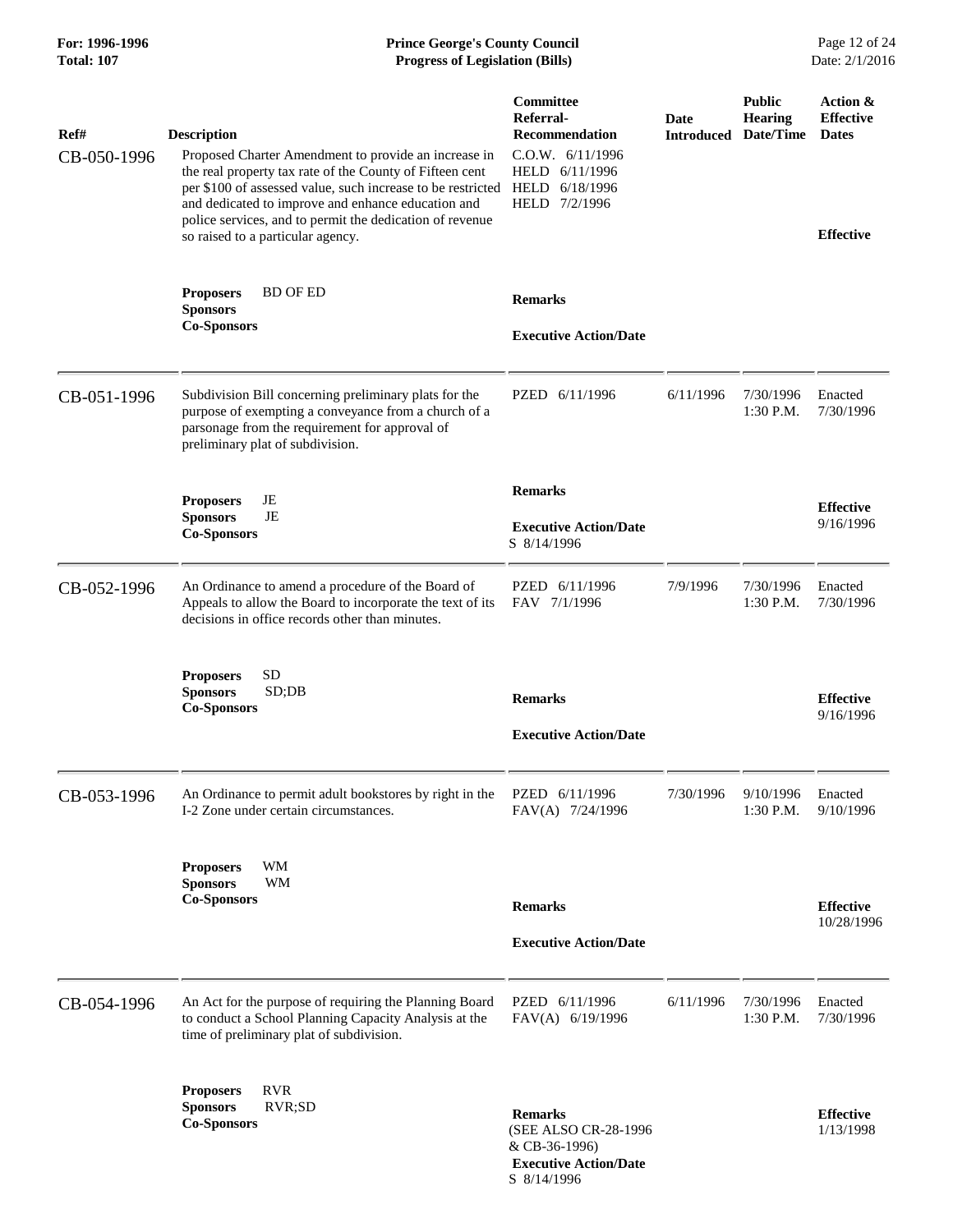## **For: 1996-1996 Prince George's County Council** Page 13 of 24<br> **Prince George's County Council** Page 13 of 24<br> **Progress of Legislation (Bills)** Date: 2/1/2016 **Total: 107 Progress of Legislation (Bills)**

| Ref#        | <b>Description</b>                                                                                                                                                                                                                                                                                                                                                                                                   | Committee<br>Referral-<br><b>Recommendation</b>     | Date<br><b>Introduced</b> | <b>Public</b><br><b>Hearing</b><br>Date/Time | Action &<br><b>Effective</b><br><b>Dates</b> |
|-------------|----------------------------------------------------------------------------------------------------------------------------------------------------------------------------------------------------------------------------------------------------------------------------------------------------------------------------------------------------------------------------------------------------------------------|-----------------------------------------------------|---------------------------|----------------------------------------------|----------------------------------------------|
| CB-055-1996 | An Ordinance restricting rezonings to R-T Zone; permit- PZED 6/11/1996<br>ting townhouses by S.E. in multifamily zones; including HELD 9/4/1996<br>design guidelines/requirements for townhouses in Zoning $FAV(A)$ 10/2/1996<br>Ordinance; strengthening townhouse regulations;<br>reducing max. density for townhouses & 3-family<br>dwellings in R-T Zone; & requiring gateway signs for<br>certain developments. |                                                     | 10/8/1996                 | 11/12/1996 Enacted<br>10:45 AM               | 11/12/1996                                   |
|             |                                                                                                                                                                                                                                                                                                                                                                                                                      | <b>Remarks</b>                                      |                           |                                              | <b>Effective</b><br>12/30/1996               |
|             | <b>Proposers</b><br>SD; IG; WM; RVR<br>SD;IG;WM;RVR<br><b>Sponsors</b><br><b>Co-Sponsors</b>                                                                                                                                                                                                                                                                                                                         | <b>Executive Action/Date</b>                        |                           |                                              |                                              |
| CB-056-1996 | An Ordinance for the purpose of requiring that town-<br>houses in certain CDZs and Mixed Use Zones comply<br>with certain site and building design guidelines and<br>regulations, limiting the number of townhouses and<br>multifamily dwellings in certain zones, and imposing a<br>height limitation on multifamily buildings.                                                                                     | PZED 6/11/1996<br>HELD 9/4/1996<br>FAV(A) 10/2/1996 | 10/8/1996                 | 11/12/1996 Enacted<br>$10:45 \text{ AM}$     | 11/12/1996                                   |
|             |                                                                                                                                                                                                                                                                                                                                                                                                                      | <b>Remarks</b>                                      |                           |                                              | <b>Effective</b><br>12/30/1996               |
|             | <b>Proposers</b><br>SD;IG;WM;RVR<br><b>Sponsors</b><br>SD;IG;WM;RVR<br><b>Co-Sponsors</b>                                                                                                                                                                                                                                                                                                                            | <b>Executive Action/Date</b>                        |                           |                                              |                                              |
| CB-057-1996 | An Act concerning School Facilities Surcharge for the<br>purpose of abolishing the School Facilities Surcharge<br>and related administrative provisions.                                                                                                                                                                                                                                                             | PZED 6/11/1996                                      |                           |                                              |                                              |
|             | <b>Proposers</b><br>WM<br><b>Sponsors</b>                                                                                                                                                                                                                                                                                                                                                                            | <b>Remarks</b>                                      |                           |                                              | <b>Effective</b>                             |
|             | <b>Co-Sponsors</b>                                                                                                                                                                                                                                                                                                                                                                                                   | <b>Executive Action/Date</b>                        |                           |                                              |                                              |
| CB-058-1996 | An Act for the purpose of establishing an adequate public PZED 6/11/1996<br>facilities test for schools at the time of preliminary plat of<br>subdivision.                                                                                                                                                                                                                                                           |                                                     |                           |                                              |                                              |
|             | <b>Proposers</b><br>WM<br><b>Sponsors</b>                                                                                                                                                                                                                                                                                                                                                                            | <b>Remarks</b>                                      |                           |                                              | <b>Effective</b>                             |
|             | <b>Co-Sponsors</b>                                                                                                                                                                                                                                                                                                                                                                                                   | <b>Executive Action/Date</b>                        |                           |                                              |                                              |
| CB-059-1996 | Ordinance for the purpose of clarifying the definition of<br>nursing or care homes to conform with the Code of<br>Maryland Regulations Sections 10.07.02 and 10.07.03.                                                                                                                                                                                                                                               | PZED 6/11/1996<br>FAV(A) 7/1/1996                   | 7/9/1996                  | 7/30/1996<br>1:30 P.M.                       | Enacted<br>7/30/1996                         |
|             | <b>Proposers</b><br>AS<br>AS<br><b>Sponsors</b><br><b>Co-Sponsors</b>                                                                                                                                                                                                                                                                                                                                                | <b>Remarks</b>                                      |                           |                                              | <b>Effective</b><br>9/16/1996                |

 **Executive Action/Date**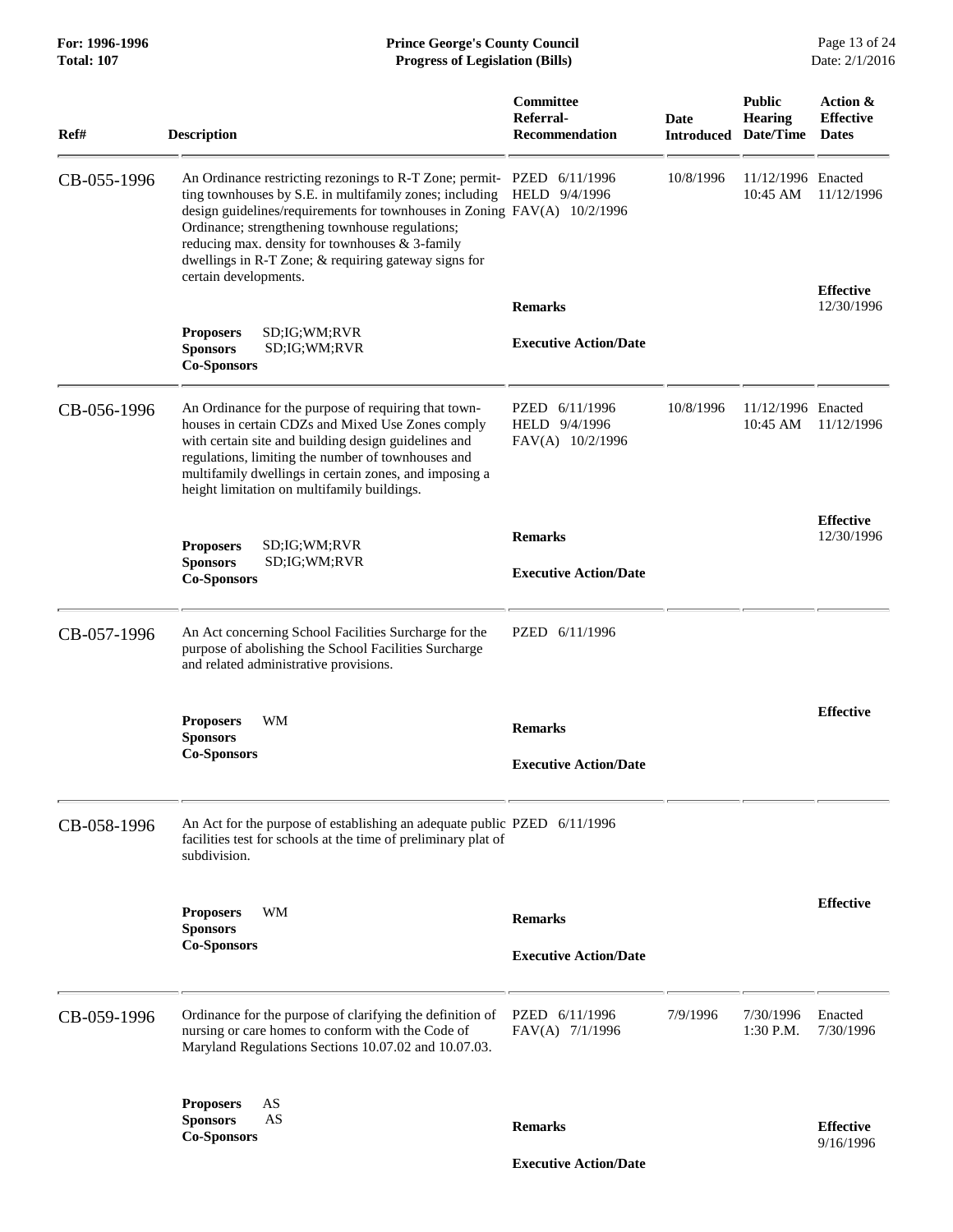|                                                                                                                                                         |                                                                                        |                                                                                                                                                                                                                                                                                                                       |                                 | Page 14 of 24<br>Date: 2/1/2016                              |
|---------------------------------------------------------------------------------------------------------------------------------------------------------|----------------------------------------------------------------------------------------|-----------------------------------------------------------------------------------------------------------------------------------------------------------------------------------------------------------------------------------------------------------------------------------------------------------------------|---------------------------------|--------------------------------------------------------------|
| <b>Description</b>                                                                                                                                      | Committee<br>Referral-<br><b>Recommendation</b>                                        |                                                                                                                                                                                                                                                                                                                       | <b>Public</b><br><b>Hearing</b> | Action &<br><b>Effective</b><br><b>Dates</b>                 |
| An act to establish a limit on residential refuse system<br>fees, to provide for the establishment of a refuse system<br>for refuse and recycling fees. | PSFM 7/2/1996<br>HELD 7/16/1996<br>FAV(A) 10/24/1996                                   |                                                                                                                                                                                                                                                                                                                       | 11:00 AM                        | 11/26/1996                                                   |
| <b>Proposers</b><br>AS;SD;JE<br>AS;SD;JE<br><b>Sponsors</b><br><b>Co-Sponsors</b>                                                                       | <b>Remarks</b>                                                                         |                                                                                                                                                                                                                                                                                                                       |                                 | <b>Effective</b><br>2/3/1997                                 |
|                                                                                                                                                         | <b>Executive Action/Date</b><br>S 12/18/1996                                           |                                                                                                                                                                                                                                                                                                                       |                                 |                                                              |
| Proposed Charter Amendment to Section 817B to repeal<br>the limitation on the levy of real property taxes.                                              | C.0.W. 6/11/1996<br>HELD 6/11/1996<br>HELD 6/18/1996<br>HELD 7/2/1996                  | 7/2/1996                                                                                                                                                                                                                                                                                                              | 7/24/1996<br>7:00 P.M.          | Enacted<br>7/30/1996                                         |
| SD<br><b>Proposers</b><br><b>Sponsors</b><br><b>SD</b><br><b>Co-Sponsors</b>                                                                            |                                                                                        |                                                                                                                                                                                                                                                                                                                       |                                 | <b>Effective</b>                                             |
|                                                                                                                                                         | <b>Remarks</b><br>(REJECTED AT<br><b>Executive Action/Date</b>                         |                                                                                                                                                                                                                                                                                                                       |                                 |                                                              |
| To amend the County Code to conform with proposed<br>making miscellaneous corrections.                                                                  | PSFM 6/11/1996                                                                         | 7/9/1996                                                                                                                                                                                                                                                                                                              | 7/30/1996<br>2:30 P.M.          | Enacted<br>7/30/1996                                         |
| <b>Proposers</b><br>CO. EXEC.<br><b>Sponsors</b><br><b>SD</b><br><b>Co-Sponsors</b>                                                                     | <b>Remarks</b><br>(SEE ALSO CR-31-1996)<br><b>Executive Action/Date</b><br>S 8/14/1996 |                                                                                                                                                                                                                                                                                                                       |                                 | <b>Effective</b><br>9/30/1996                                |
| To amend the County Code to modify public spa<br>licensing fee provisions.                                                                              | PSFM 6/11/1996<br>FAV 7/3/1996                                                         | 7/9/1996                                                                                                                                                                                                                                                                                                              | 7/30/1996<br>2:30 P.M.          | Enacted<br>7/30/1996                                         |
| CO. EXEC.<br><b>Proposers</b><br><b>Sponsors</b><br><b>SD</b><br><b>Co-Sponsors</b>                                                                     | <b>Remarks</b><br>(SEE ALSO CR-32-1996)<br><b>Executive Action/Date</b><br>S 8/14/1996 |                                                                                                                                                                                                                                                                                                                       |                                 | <b>Effective</b><br>9/30/1996                                |
|                                                                                                                                                         |                                                                                        | <b>Prince George's County Council</b><br><b>Progress of Legislation (Bills)</b><br>fee for commercial properties, $\&$ to clarify the procedures HELD 9/18/1996<br>for the establishment of fees and special assessment taxes HELD 10/3/1996<br>State public swimming pool licensing fee provisions, and FAV 7/3/1996 | Date<br>REFERENDUM - 11/5/96)   | <b>Introduced Date/Time</b><br>10/29/1996 11/26/1996 Enacted |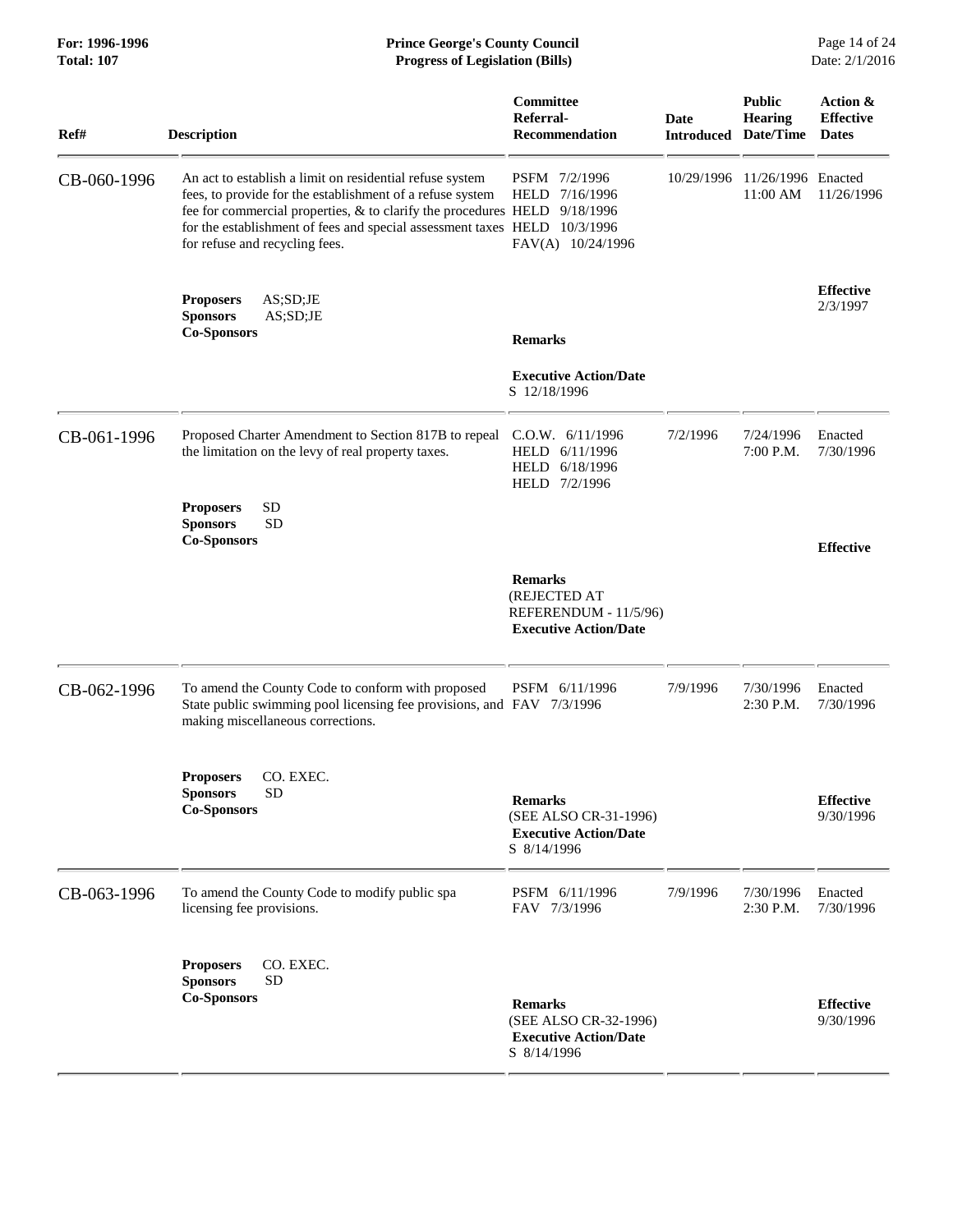| Ref#<br>CB-064-1996 | <b>Description</b><br>Proposed Charter Amendment to permit an increase in<br>the real property tax rate of the County of Fifteen cents<br>per \$100 of assessed value, such increase to be restricted<br>and dedicated to improve and enhance education and<br>police services; and to change the homestead credit<br>percentage. | <b>Committee</b><br>Referral-<br><b>Recommendation</b><br>C.O.W. 6/11/1996<br>HELD 6/11/1996<br>HELD 6/18/1996<br>HELD 7/2/1996 | Date<br><b>Introduced</b> | <b>Public</b><br><b>Hearing</b><br>Date/Time | Action &<br><b>Effective</b><br><b>Dates</b><br><b>Effective</b> |
|---------------------|-----------------------------------------------------------------------------------------------------------------------------------------------------------------------------------------------------------------------------------------------------------------------------------------------------------------------------------|---------------------------------------------------------------------------------------------------------------------------------|---------------------------|----------------------------------------------|------------------------------------------------------------------|
|                     | <b>BD OF ED</b><br><b>Proposers</b><br><b>Sponsors</b><br><b>Co-Sponsors</b>                                                                                                                                                                                                                                                      | <b>Remarks</b><br><b>Executive Action/Date</b>                                                                                  |                           |                                              |                                                                  |
| CB-065-1996         | Proposed Charter amendment to permit an increase in the C.O.W. 6/11/1996<br>real property taxes collected by the County, to be tied<br>into the Consumer Price Index, and to change the<br>homestead credit percentage.                                                                                                           | HELD 6/11/1996<br>HELD 6/18/1996<br>HELD 7/2/1996                                                                               |                           |                                              |                                                                  |
|                     | <b>Proposers</b><br><b>BD OF ED</b><br><b>Sponsors</b><br><b>Co-Sponsors</b>                                                                                                                                                                                                                                                      | <b>Remarks</b><br><b>Executive Action/Date</b>                                                                                  |                           |                                              | <b>Effective</b>                                                 |
| CB-066-1996         | An Ordinance concerning I-1 and I-2 Zones for the<br>purpose of requiring a Special Exception for certain uses<br>on I-1 and I-2 Zoned land within the subject area of a<br>pending Transit District Overlay Zone.                                                                                                                | PZED 6/11/1996<br>FAV(A) 7/24/1996                                                                                              | 7/30/1996                 | 9/10/1996<br>1:30 P.M.                       | Enacted<br>9/10/1996                                             |
|                     | CO. EXEC.<br><b>Proposers</b><br>AMC;SD<br><b>Sponsors</b><br><b>Co-Sponsors</b>                                                                                                                                                                                                                                                  | <b>Remarks</b><br><b>Executive Action/Date</b>                                                                                  |                           |                                              | <b>Effective</b><br>10/28/1996                                   |
| CB-067-1996         | To create a New Capital Project for the purpose of adding PSFM 6/18/1996<br>the Stadium Infrastructure Improvements to the<br>Approved FY 1997 Capital Budget by transferring<br>appropriations in the amount of \$12,500,000 from the<br>Contingency Fund.                                                                       | FAV 7/3/1996                                                                                                                    | 7/9/1996                  | 7/30/1996<br>2:30 P.M.                       | Enacted<br>7/30/1996                                             |
|                     | CO. EXEC.<br><b>Proposers</b><br><b>Sponsors</b><br>SD;AMC;MW<br><b>Co-Sponsors</b>                                                                                                                                                                                                                                               | <b>Remarks</b><br><b>Executive Action/Date</b><br>S 8/14/1996                                                                   |                           |                                              | <b>Effective</b><br>9/30/1996                                    |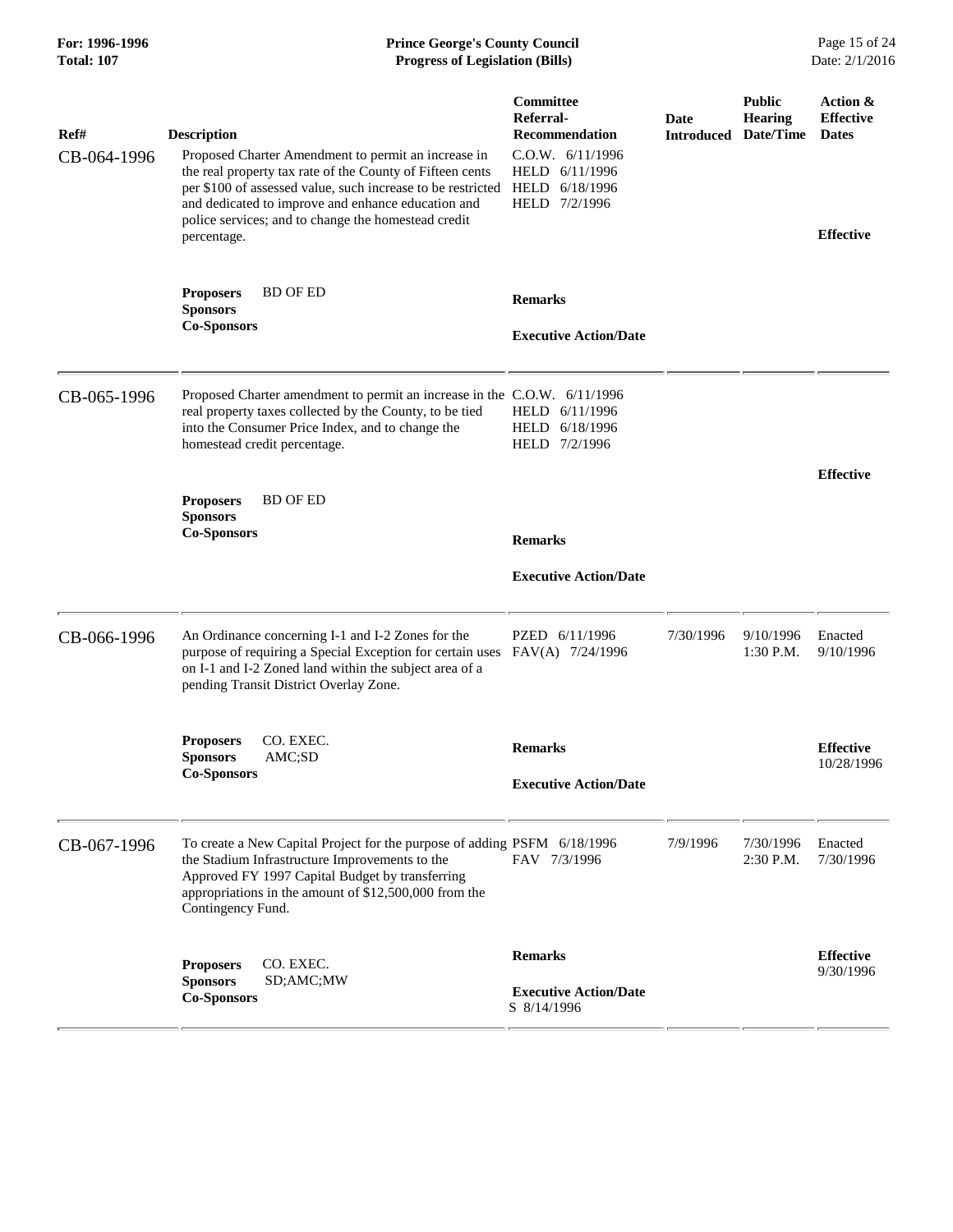| Ref#<br>CB-068-1996 | <b>Description</b><br>To amend Subdivision regulations to amend the private<br>roads provisions pertaining to townhouses.                                                                                                                                                  | Committee<br>Referral-<br><b>Recommendation</b><br>PZED 6/18/1996<br>HELD 9/4/1996 | Date<br><b>Introduced</b> | <b>Public</b><br><b>Hearing</b><br>Date/Time | Action &<br><b>Effective</b><br><b>Dates</b> |
|---------------------|----------------------------------------------------------------------------------------------------------------------------------------------------------------------------------------------------------------------------------------------------------------------------|------------------------------------------------------------------------------------|---------------------------|----------------------------------------------|----------------------------------------------|
|                     | WM;IG<br><b>Proposers</b><br><b>Sponsors</b><br><b>Co-Sponsors</b>                                                                                                                                                                                                         | <b>Remarks</b><br><b>Executive Action/Date</b>                                     |                           |                                              | <b>Effective</b>                             |
| CB-069-1996         | An Ordinance requiring that townhouses in certain CDZs PZED<br>and Mixed Use Zones be constructed on lots of at least<br>1,500 square feet, have brick fronts, and comprise no<br>more than 10% of the total development.                                                  | 6/18/1996<br>HELD 9/4/1996                                                         |                           |                                              |                                              |
|                     | <b>Proposers</b><br>WM;IG<br><b>Sponsors</b><br><b>Co-Sponsors</b>                                                                                                                                                                                                         | <b>Remarks</b><br><b>Executive Action/Date</b>                                     |                           |                                              | <b>Effective</b>                             |
| CB-070-1996         | An Ordinance amending the purposes, uses $&$ certain<br>regulations of the R-T Zone, prohibiting the filing of any<br>new application for the R-T Zone, & prohibiting the<br>construction of townhouses in the R-80, R-55, R-35,<br>R-20, R-30, R-30C, R-18 & R-18C Zones. | PZED<br>6/18/1996<br>HELD 9/4/1996                                                 |                           |                                              | <b>Effective</b>                             |
|                     | <b>Proposers</b><br>WM;IG<br><b>Sponsors</b><br><b>Co-Sponsors</b>                                                                                                                                                                                                         | <b>Remarks</b><br><b>Executive Action/Date</b>                                     |                           |                                              |                                              |
| CB-071-1996         | An Ordinance for the purpose of permitting attached<br>housing for the elderly in the R-R Zone by Special<br>Exception, subject to certain requirements.                                                                                                                   | PZED 6/18/1996<br>HELD 7/24/1996<br>FAV(A) 9/18/1996                               | 10/1/1996                 | 10/29/1996 Enacted<br>1:30 P.M.              | 10/29/1996                                   |
|                     | RVR;AS<br><b>Proposers</b><br><b>Sponsors</b><br>RVR;AS<br><b>Co-Sponsors</b>                                                                                                                                                                                              | <b>Remarks</b><br><b>Executive Action/Date</b>                                     |                           |                                              | <b>Effective</b><br>12/13/1996               |
| CB-072-1996         | An Ordinance defining Assisted Living Facility, and<br>permitting Assisted Living Facilities in the C-M Zone<br>under certain conditions.                                                                                                                                  | PZED 6/18/1996<br>HELD 7/24/1996<br>FAV(A) 9/18/1996                               | 10/1/1996                 | 10/29/1996 Enacted<br>1:30 P.M.              | 10/29/1996                                   |
|                     | RVR;AS<br><b>Proposers</b><br><b>Sponsors</b><br>RVR;AS<br><b>Co-Sponsors</b>                                                                                                                                                                                              | <b>Remarks</b>                                                                     |                           |                                              | <b>Effective</b><br>12/13/1996               |

 **Executive Action/Date**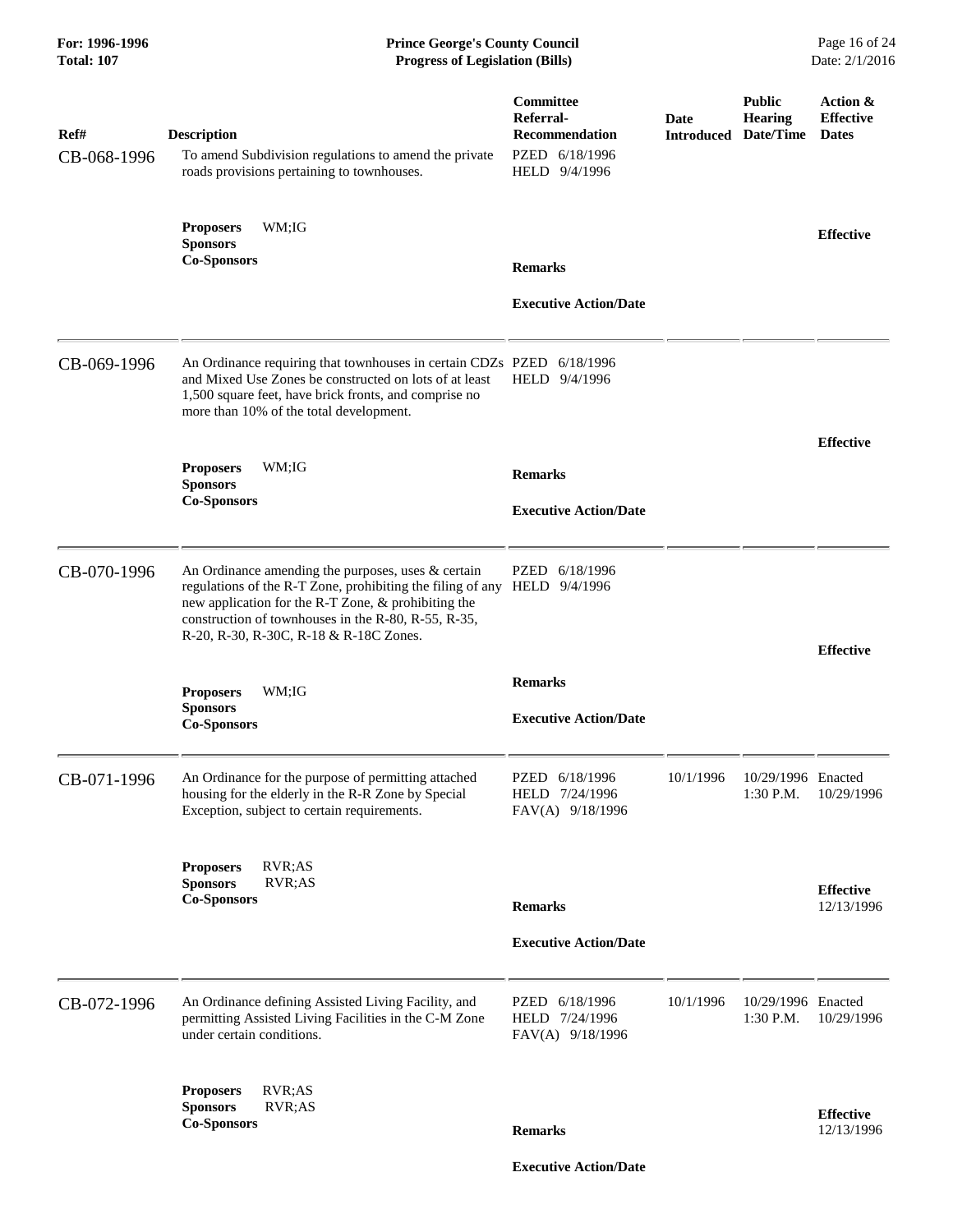### **For: 1996-1996 Prince George's County Council** Page 17 of 24<br> **Prince George's County Council** Page 17 of 24<br> **Progress of Legislation (Bills)** Date: 2/1/2016 **Total: 107 Progress of Legislation (Bills)**

| Ref#        | <b>Description</b>                                                                                                                                                                                                                                                                         | Committee<br>Referral-<br><b>Recommendation</b>                                               | <b>Date</b><br><b>Introduced</b> | <b>Public</b><br>Hearing<br>Date/Time | Action &<br><b>Effective</b><br><b>Dates</b> |
|-------------|--------------------------------------------------------------------------------------------------------------------------------------------------------------------------------------------------------------------------------------------------------------------------------------------|-----------------------------------------------------------------------------------------------|----------------------------------|---------------------------------------|----------------------------------------------|
| CB-073-1996 | An Ordinance to clarify the definition of conversion of a PZED 6/18/1996<br>one-family dwelling.                                                                                                                                                                                           | FAV 7/24/1996                                                                                 | 7/30/1996                        | 9/10/1996<br>$1:30$ P.M.              | Enacted<br>9/10/1996                         |
|             | WM<br><b>Proposers</b><br><b>Sponsors</b><br><b>WM</b><br><b>Co-Sponsors</b>                                                                                                                                                                                                               | <b>Remarks</b><br><b>Executive Action/Date</b>                                                |                                  |                                       | <b>Effective</b><br>10/28/1996               |
| CB-074-1996 | To define Pit Bull Terrier and Rottweiler dogs;<br>prohibiting any person from owning, keeping, or<br>harboring Pit Bulls or Rottweilers under certain<br>circumstances, and providing for penalties for violation.                                                                        | HEHS 6/18/1996<br>NR 7/2/1996<br>C.O.W. 7/9/1996                                              |                                  |                                       |                                              |
|             | IG<br><b>Proposers</b><br><b>Sponsors</b><br><b>Co-Sponsors</b>                                                                                                                                                                                                                            | <b>Remarks</b><br>(C.O.W. PUB. HEARING<br>ON 7/29 AT 1:30 PM)<br><b>Executive Action/Date</b> |                                  |                                       | <b>Effective</b>                             |
| CB-075-1996 | An Act concerning Congregate Living Facilities for the<br>Elderly or Physically Handicapped for the purpose of<br>amending the requirements for admission and requiring<br>the Health Officer to make certain assessments as to the<br>appropriateness of congregate living for residents. | HEHS 7/2/1996<br>FAV(A) 9/11/1996                                                             | 9/17/1996                        | 10/8/1996<br>1:30 P.M.                | Enacted<br>10/8/1996                         |
|             | CO. EXEC.<br><b>Proposers</b><br>AS;DB;MW;RVR<br><b>Sponsors</b><br><b>Co-Sponsors</b>                                                                                                                                                                                                     | <b>Remarks</b><br><b>Executive Action/Date</b><br>S 10/21/1996                                |                                  |                                       | <b>Effective</b><br>12/5/1996                |
| CB-076-1996 | An Ordinance concerning appeals for the purpose of<br>clarifying that all appeals to the District Council are an<br>exercise of original jurisdiction.                                                                                                                                     | PZED 7/9/1996<br>FAV 7/24/1996                                                                | 7/30/1996                        | 9/10/1996<br>1:30 P.M.                | Enacted<br>9/10/1996                         |
|             | <b>SD</b><br><b>Proposers</b><br><b>Sponsors</b><br>SD;WM;IG<br><b>Co-Sponsors</b>                                                                                                                                                                                                         | <b>Remarks</b><br><b>Executive Action/Date</b>                                                |                                  |                                       | <b>Effective</b><br>10/28/1996               |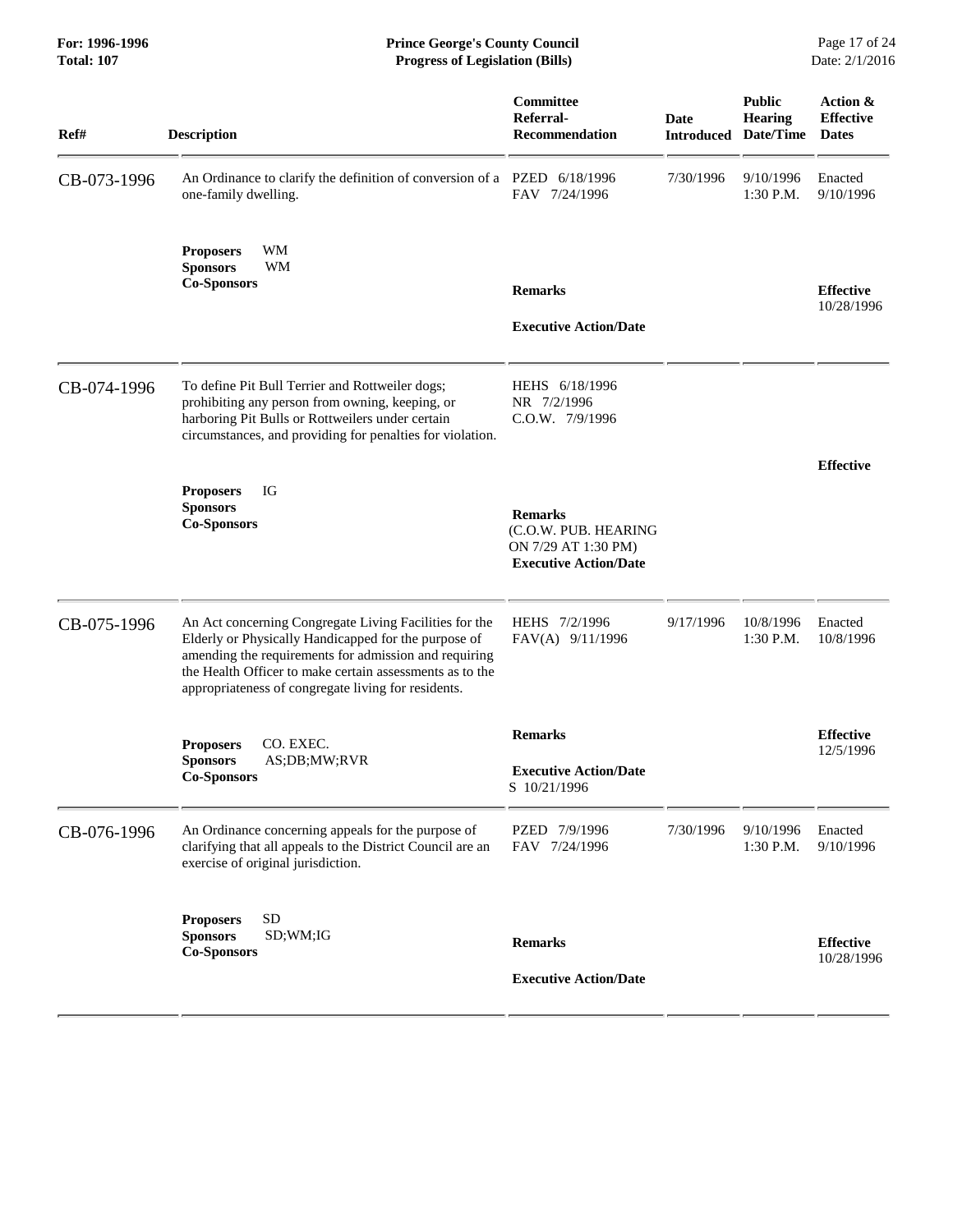# **For: 1996-1996 Prince George's County Council** Page 18 of 24<br> **Prince George's County Council** Page 18 of 24<br> **Progress of Legislation (Bills)** Date: 2/1/2016 **Total: 107 Progress of Legislation (Bills)**

| Ref#<br>CB-077-1996 | <b>Description</b><br>(Subdivision Bill) - An Act concerning appeals for the<br>purpose of clarifying that an appeal to the District                                                          | Committee<br>Referral-<br><b>Recommendation</b><br>PZED 7/9/1996<br>FAV 7/24/1996       | <b>Date</b><br><b>Introduced</b><br>7/30/1996 | <b>Public</b><br>Hearing<br>Date/Time<br>9/10/1996<br>1:30 P.M. | Action &<br><b>Effective</b><br><b>Dates</b><br>Enacted<br>9/10/1996 |
|---------------------|-----------------------------------------------------------------------------------------------------------------------------------------------------------------------------------------------|-----------------------------------------------------------------------------------------|-----------------------------------------------|-----------------------------------------------------------------|----------------------------------------------------------------------|
|                     | Council of a cluster subdivision or a mitigation action is<br>an exercise of original jurisdiction.                                                                                           |                                                                                         |                                               |                                                                 |                                                                      |
|                     | SD<br><b>Proposers</b><br><b>Sponsors</b><br>SD;IG;MW<br><b>Co-Sponsors</b>                                                                                                                   | <b>Remarks</b><br><b>Executive Action/Date</b>                                          |                                               |                                                                 | <b>Effective</b><br>10/28/1996                                       |
|                     |                                                                                                                                                                                               | S 9/25/1996                                                                             |                                               |                                                                 |                                                                      |
| CB-078-1996         | An Ordinance for the purpose of defining mixed<br>retirement development, and permitting this use in certain HELD 7/24/1996<br>Comprehensive Design Zones subject to certain<br>requirements. | PZED 7/2/1996<br>FAV(A) 9/18/1996                                                       | 10/1/1996                                     | 10/29/1996 Enacted<br>1:30 P.M.                                 | 10/29/1996                                                           |
|                     | <b>RVR</b><br><b>Proposers</b><br><b>RVR</b><br><b>Sponsors</b><br><b>Co-Sponsors</b>                                                                                                         | <b>Remarks</b>                                                                          |                                               |                                                                 | <b>Effective</b><br>12/13/1996                                       |
|                     |                                                                                                                                                                                               | <b>Executive Action/Date</b>                                                            |                                               |                                                                 |                                                                      |
| CB-079-1996         | Charter Amendment to provide for the filling of a<br>vacancy in the Council by direct election under certain<br>circumstances.                                                                | C.O.W. 7/2/1996<br>HELD 7/2/1996<br>FAV(A) 7/9/1996                                     | 7/9/1996                                      | 7/30/1996<br>10:15 AM                                           | Enacted<br>7/30/1996                                                 |
|                     | <b>WM</b><br><b>Proposers</b><br><b>Sponsors</b><br>WM;AS;JE;MW<br><b>Co-Sponsors</b>                                                                                                         | <b>Remarks</b><br>(APPROVED AT<br>REFERENDUM - 11/5/96)<br><b>Executive Action/Date</b> |                                               |                                                                 | <b>Effective</b><br>12/6/1996                                        |
| CB-080-1996         | An Ordinance for the purpose of permitting a vehicle or<br>camping trailer storage yard in the C-O zone under<br>certain conditions.                                                          | PZED 7/2/1996<br>FAV 7/24/1996                                                          | 7/2/1996                                      | 7/30/1996<br>1:30 P.M.                                          | Enacted<br>7/30/1996                                                 |
|                     | <b>Proposers</b><br>JE;AS<br>JE;AS<br><b>Sponsors</b>                                                                                                                                         | <b>Remarks</b>                                                                          |                                               |                                                                 | <b>Effective</b>                                                     |
|                     | <b>Co-Sponsors</b>                                                                                                                                                                            | <b>Executive Action/Date</b>                                                            |                                               |                                                                 | 9/16/1996                                                            |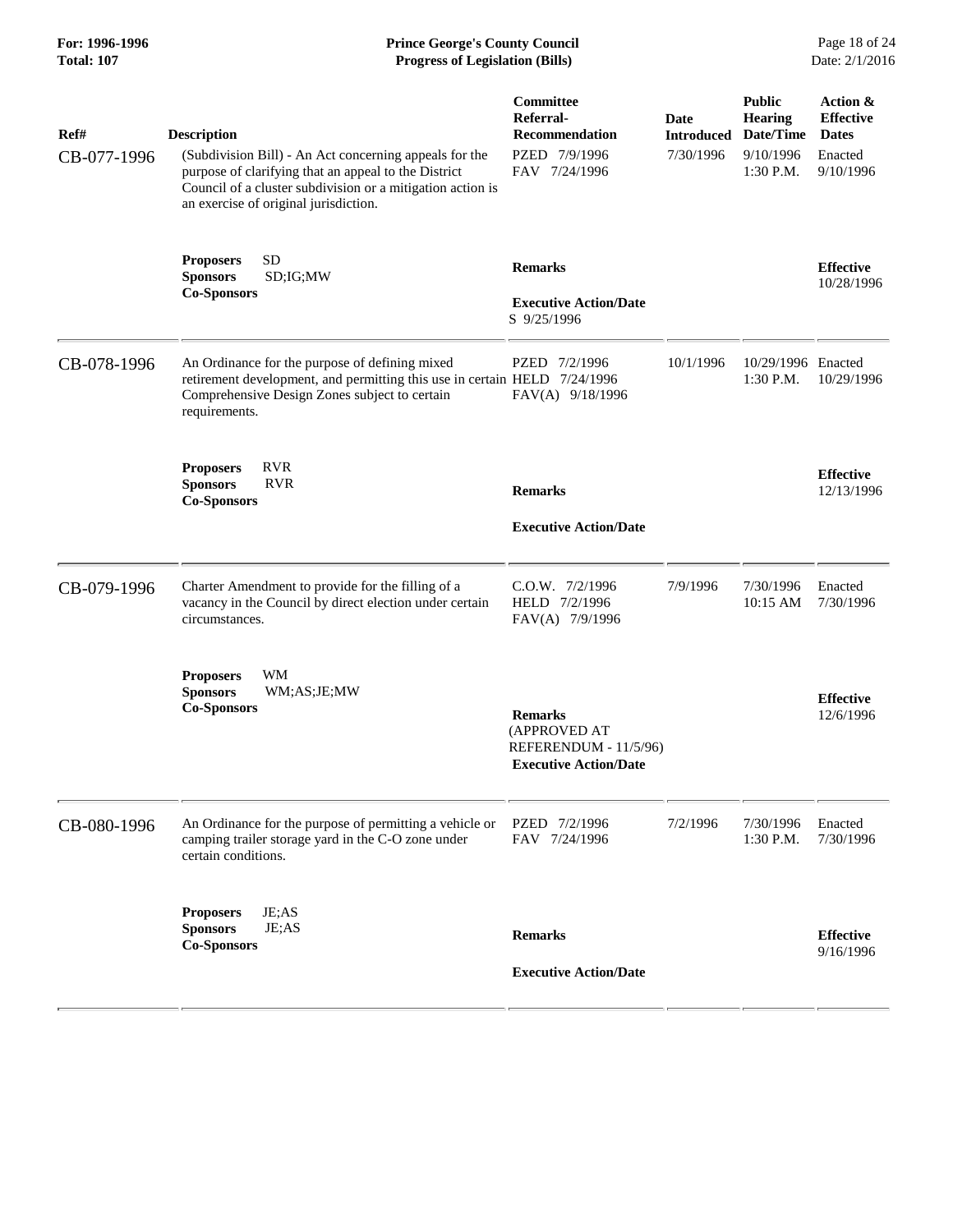| For: 1996-1996<br><b>Total: 107</b> | <b>Prince George's County Council</b><br><b>Progress of Legislation (Bills)</b>                                                                                                                                                                                                                                                                        |                                                                   |                                       |                                                                        | Page 19 of 24<br>Date: 2/1/2016                                 |
|-------------------------------------|--------------------------------------------------------------------------------------------------------------------------------------------------------------------------------------------------------------------------------------------------------------------------------------------------------------------------------------------------------|-------------------------------------------------------------------|---------------------------------------|------------------------------------------------------------------------|-----------------------------------------------------------------|
| Ref#<br>CB-081-1996                 | <b>Description</b><br>Charter Amendment imposing a limit on total amount of<br>ad valorem property taxes levied; to permit a 5% annual<br>increase of the real property taxes collected; to adjust<br>property tax rate to reflect increases in Consumer Price<br>Index under certain circumstances; and to change the<br>homestead credit percentage. | <b>Committee</b><br>Referral-<br>Recommendation<br><b>Remarks</b> | Date<br><b>Introduced</b><br>7/2/1996 | <b>Public</b><br><b>Hearing</b><br>Date/Time<br>7/24/1996<br>7:00 P.M. | Action &<br><b>Effective</b><br><b>Dates</b><br>PI<br>7/30/1996 |
|                                     |                                                                                                                                                                                                                                                                                                                                                        | <b>Executive Action/Date</b>                                      |                                       |                                                                        | <b>Effective</b>                                                |
|                                     | <b>SD</b><br><b>Proposers</b><br><b>SD</b><br><b>Sponsors</b><br><b>Co-Sponsors</b>                                                                                                                                                                                                                                                                    |                                                                   |                                       |                                                                        |                                                                 |
| CB-082-1996                         | An Act concerning Food Service Facilities for the<br>purpose of providing an optional inspection prior to the<br>sale of a food service facility and amending the certified<br>food service manager requirements to be consistent with<br>those of other metropolitan area jurisdictions.                                                              | HEHS 7/9/1996<br>FAV(A) 9/11/1996                                 | 9/17/1996                             | 10/8/1996<br>$1:30$ P.M.                                               | Enacted<br>10/8/1996                                            |
|                                     | CO. EXEC.<br><b>Proposers</b>                                                                                                                                                                                                                                                                                                                          | <b>Remarks</b>                                                    |                                       |                                                                        | <b>Effective</b>                                                |
|                                     | <b>Sponsors</b><br>SD;DB<br><b>Co-Sponsors</b>                                                                                                                                                                                                                                                                                                         | <b>Executive Action/Date</b><br>S 10/21/1996                      |                                       |                                                                        | 12/5/1996                                                       |
| CB-083-1996                         | To protect the confidentiality of certain personal<br>information and personal records in accordance with<br>State law and make conforming corrections and<br>amendments to the Code, and provide penalties for<br>unauthorized disclosure.                                                                                                            | PSFM 7/9/1996<br>HELD 7/16/1996<br>FAV(A) 9/19/1996               | 10/1/1996                             | 10/29/1996 Enacted<br>1:30 P.M.                                        | 10/29/1996                                                      |
|                                     | <b>Proposers</b><br>JE<br>JE;AS<br><b>Sponsors</b>                                                                                                                                                                                                                                                                                                     | <b>Remarks</b>                                                    |                                       |                                                                        | <b>Effective</b><br>12/31/1996                                  |
|                                     | <b>Co-Sponsors</b>                                                                                                                                                                                                                                                                                                                                     | <b>Executive Action/Date</b><br>S 11/15/1996                      |                                       |                                                                        |                                                                 |
| CB-084-1996                         | An Ordinance for the purpose of permitting churches in<br>the I-2 Zone, under certain conditions.                                                                                                                                                                                                                                                      | PZED 7/30/1996<br>HELD 9/18/1996<br>FAV(A) 10/2/1996              | 10/8/1996                             | 11/12/1996 Enacted<br>10:30 AM                                         | 11/12/1996                                                      |
|                                     | IG<br><b>Proposers</b>                                                                                                                                                                                                                                                                                                                                 |                                                                   |                                       |                                                                        |                                                                 |
|                                     | <b>Sponsors</b><br>IG;JE<br><b>Co-Sponsors</b>                                                                                                                                                                                                                                                                                                         |                                                                   |                                       |                                                                        | <b>Effective</b>                                                |
|                                     |                                                                                                                                                                                                                                                                                                                                                        | <b>Remarks</b>                                                    |                                       |                                                                        | 12/30/1996                                                      |
|                                     |                                                                                                                                                                                                                                                                                                                                                        | <b>Executive Action/Date</b>                                      |                                       |                                                                        |                                                                 |
| CB-085-1996                         | Subdivision Bill to permit a portion of the required<br>acreage of lots in the R-R Zone served by private<br>rights-of-way to be in the 100-year floodplain.                                                                                                                                                                                           | PZED 9/10/1996<br>FAV(A) 10/2/1996                                | 10/8/1996                             | 11/19/1996 Enacted<br>$1:30$ P.M.                                      | 11/19/1996                                                      |
|                                     | <b>MW</b><br><b>Proposers</b><br><b>MW</b><br><b>Sponsors</b><br><b>Co-Sponsors</b>                                                                                                                                                                                                                                                                    | <b>Remarks</b>                                                    |                                       |                                                                        | <b>Effective</b><br>1/2/1997                                    |

 **Executive Action/Date** S 12/2/1996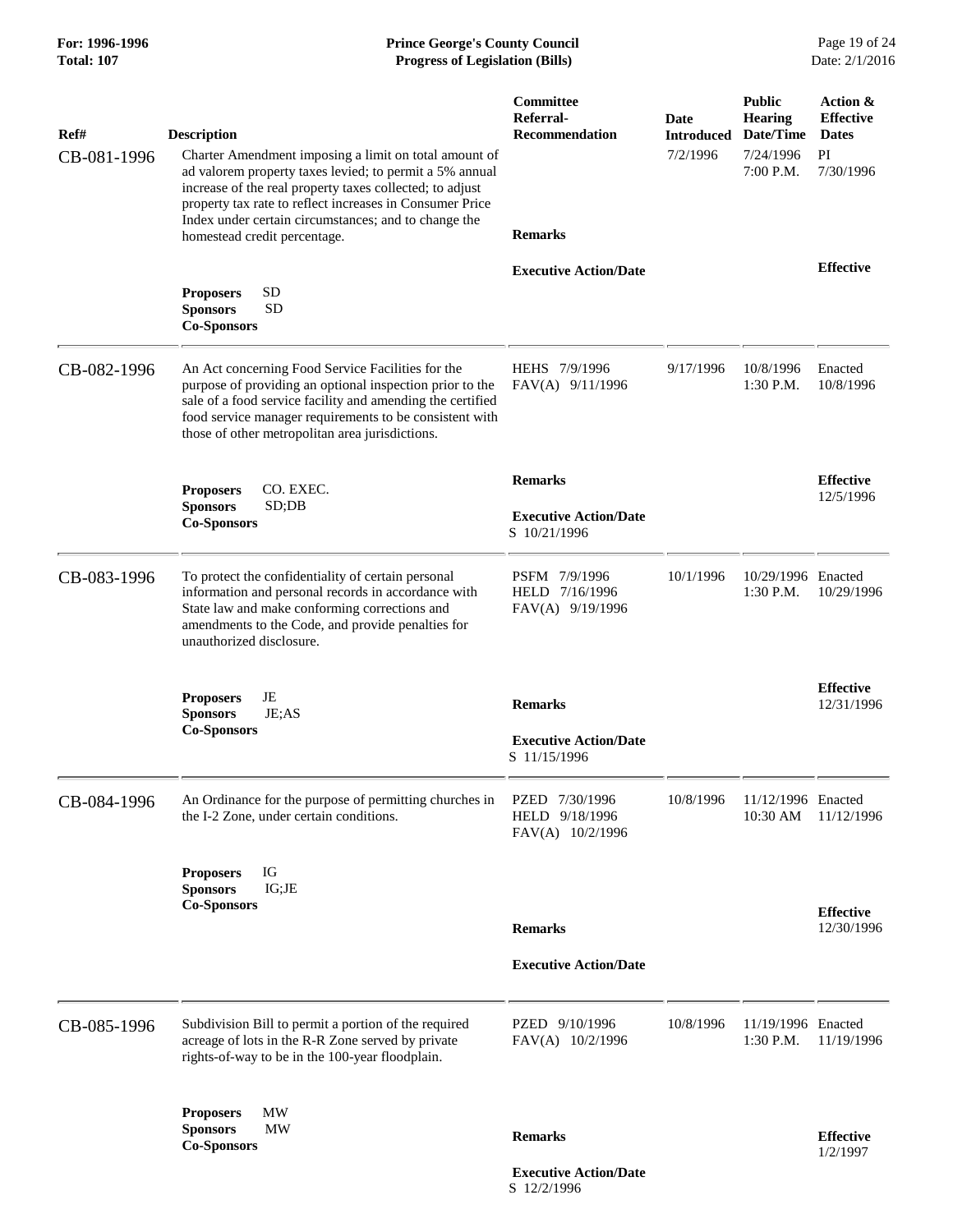| For: 1996-1996<br>Total: 107 | <b>Prince George's County Council</b><br><b>Progress of Legislation (Bills)</b>                                                                                                                                                                                                      |                                                                |             |                                                                | Page 20 of 24<br>Date: 2/1/2016              |
|------------------------------|--------------------------------------------------------------------------------------------------------------------------------------------------------------------------------------------------------------------------------------------------------------------------------------|----------------------------------------------------------------|-------------|----------------------------------------------------------------|----------------------------------------------|
| Ref#                         | <b>Description</b>                                                                                                                                                                                                                                                                   | Committee<br>Referral-<br><b>Recommendation</b>                | <b>Date</b> | <b>Public</b><br><b>Hearing</b><br><b>Introduced Date/Time</b> | Action &<br><b>Effective</b><br><b>Dates</b> |
| CB-086-1996                  | To eliminate the day after Thanksgiving as a County<br>holiday and provide that employees shall be given four<br>hours of personal leave each year to compensate for the<br>loss of General Election Day as a County holiday.                                                        | PSFM 9/10/1996<br>FAV(A) 9/19/1996                             | 10/1/1996   | 10/29/1996 Enacted<br>1:30 P.M.                                | 10/29/1996                                   |
|                              | CO. EXEC.<br><b>Proposers</b><br><b>MW</b><br><b>Sponsors</b><br><b>Co-Sponsors</b>                                                                                                                                                                                                  | <b>Remarks</b><br><b>Executive Action/Date</b><br>S 11/15/1996 |             |                                                                | <b>Effective</b><br>12/31/1996               |
| CB-087-1996                  | An Act to alter the manner in which the municipal tax<br>differential is calculated; providing certain regulatory<br>powers; providing certain reporting requirements;<br>providing for the effective date of this Act; and generally<br>relating to the municipal tax differential. | PSFM 9/17/1996<br>HELD 10/3/1996                               |             |                                                                | <b>Effective</b>                             |
|                              | CO. EXEC.<br><b>Proposers</b>                                                                                                                                                                                                                                                        | <b>Remarks</b>                                                 |             |                                                                |                                              |
|                              | <b>Sponsors</b><br><b>Co-Sponsors</b>                                                                                                                                                                                                                                                | <b>Executive Action/Date</b>                                   |             |                                                                |                                              |
| CB-088-1996                  | An Ordinance maintaining the validity of Special Excep- PZED 9/24/1996<br>tions previously approved for property subsequently<br>conveyed by the State or Federal Government.                                                                                                        | FAV 10/16/1996                                                 |             | 10/22/1996 11/19/1996 Enacted<br>1:30 P.M.                     | 11/19/1996                                   |
|                              | WM<br><b>Proposers</b><br><b>Sponsors</b><br>WM                                                                                                                                                                                                                                      | <b>Remarks</b>                                                 |             |                                                                | <b>Effective</b>                             |
|                              | <b>Co-Sponsors</b>                                                                                                                                                                                                                                                                   |                                                                |             |                                                                | 1/6/1997                                     |
|                              |                                                                                                                                                                                                                                                                                      | <b>Executive Action/Date</b>                                   |             |                                                                |                                              |
| CB-089-1996                  | An Ordinance amending the Transit District Overlay<br>Zone uses.                                                                                                                                                                                                                     | PZED 9/24/1996<br>HELD 10/16/1996                              |             |                                                                |                                              |
|                              | <b>SD</b><br><b>Proposers</b><br><b>Sponsors</b>                                                                                                                                                                                                                                     |                                                                |             |                                                                | <b>Effective</b>                             |
|                              | <b>Co-Sponsors</b>                                                                                                                                                                                                                                                                   | <b>Remarks</b>                                                 |             |                                                                |                                              |
|                              |                                                                                                                                                                                                                                                                                      | <b>Executive Action/Date</b>                                   |             |                                                                |                                              |
| CB-090-1996                  | An Ordinance to provide that animals, other than<br>customary household pets, may only be kept in the R-R<br>Zone by special exception.                                                                                                                                              | PZED 9/24/1996<br>HELD 10/16/1996                              |             |                                                                |                                              |
|                              | <b>Proposers</b><br>IG                                                                                                                                                                                                                                                               |                                                                |             |                                                                | <b>Effective</b>                             |
|                              | <b>Sponsors</b><br><b>Co-Sponsors</b>                                                                                                                                                                                                                                                | <b>Remarks</b>                                                 |             |                                                                |                                              |
|                              |                                                                                                                                                                                                                                                                                      | <b>Executive Action/Date</b>                                   |             |                                                                |                                              |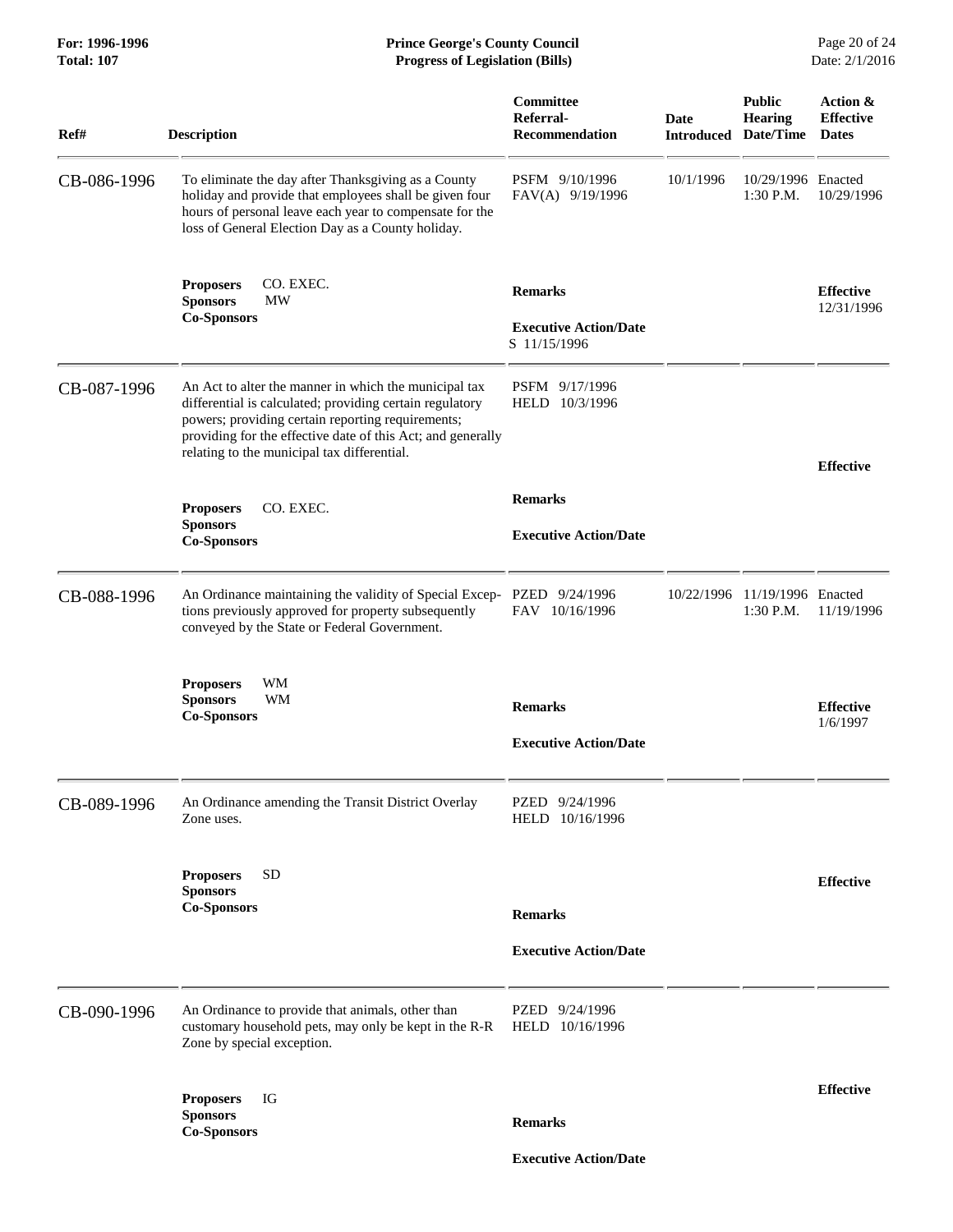| Ref#        | <b>Description</b>                                                                                                                                                                                                             | Committee<br>Referral-<br><b>Recommendation</b> | <b>Date</b> | <b>Public</b><br><b>Hearing</b><br><b>Introduced Date/Time</b> | Action &<br><b>Effective</b><br><b>Dates</b> |
|-------------|--------------------------------------------------------------------------------------------------------------------------------------------------------------------------------------------------------------------------------|-------------------------------------------------|-------------|----------------------------------------------------------------|----------------------------------------------|
| CB-091-1996 | An Ordinance for the purpose of expanding the<br>definition of "vehicle sales lot" to include the rental of<br>vehicles.                                                                                                       | PZED 9/24/1996<br>FAV(A) 10/16/1996             | 10/22/1996  | 11/19/1996 Enacted<br>1:30 P.M.                                | 11/19/1996                                   |
|             | <b>Proposers</b><br>AS<br>AS<br><b>Sponsors</b><br><b>Co-Sponsors</b>                                                                                                                                                          | <b>Remarks</b><br><b>Executive Action/Date</b>  |             |                                                                | <b>Effective</b><br>1/6/1997                 |
| CB-092-1996 | An Ordinance to allow certain uses in the Transit District PZED 9/24/1996<br>Overlay Zone that are permitted in less intensive<br>industrial and commercial zones.                                                             | $NR(A)$ 10/16/1996                              |             | 10/22/1996 11/19/1996 Enacted<br>1:30 P.M.                     | 11/19/1996                                   |
|             | M-NCPPC<br><b>Proposers</b><br><b>Sponsors</b><br>AMC;MW<br><b>Co-Sponsors</b>                                                                                                                                                 | <b>Remarks</b><br><b>Executive Action/Date</b>  |             |                                                                | <b>Effective</b><br>1/6/1997                 |
| CB-093-1996 | An Ordinance to define a Post-Secondary Educational<br>Institution to permit it in the C-M, C-O, C-S-C, I-1, and<br>I-3 zones.                                                                                                 | PZED 9/24/1996<br>FAV(A) 10/16/1996             |             | 10/29/1996 11/26/1906 Enacted<br>11:00 AM                      | 11/26/1996                                   |
|             | <b>Proposers</b><br>JE<br>JE<br><b>Sponsors</b><br><b>Co-Sponsors</b>                                                                                                                                                          | <b>Remarks</b><br><b>Executive Action/Date</b>  |             |                                                                | <b>Effective</b><br>1/13/1997                |
| CB-094-1996 | An Ordinance concerning C-O Zone for the purpose of<br>permitting a catering establishment in the C-O Zone<br>under certain conditions.                                                                                        | PZED 9/24/1996<br>FAV(A) 10/16/1996             |             | 10/22/1996 11/19/1996 Enacted<br>1:30 P.M.                     | 11/19/1996                                   |
|             | <b>SD</b><br><b>Proposers</b><br><b>Sponsors</b><br>SD;AMC;MW<br><b>Co-Sponsors</b>                                                                                                                                            | <b>Remarks</b><br><b>Executive Action/Date</b>  |             |                                                                | <b>Effective</b><br>11/19/1996               |
| CB-095-1996 | An Act to transfer appropriations between capital<br>projects, amending the approved capital program of the<br>County with regard to expenditures and financing beyond<br>the budget year, and creating a new capital project. | PSFM 9/24/1996<br>FAV(A) 10/3/1996              | 10/15/1996  | 11/12/1996 Postponed<br>10:30 AM                               | 11/12/1996<br>PI<br>11/19/1996               |
|             | CO. EXEC.<br><b>Proposers</b><br><b>Sponsors</b><br>RVR;DB;JE;MW                                                                                                                                                               | <b>Remarks</b>                                  |             |                                                                |                                              |
|             | <b>Co-Sponsors</b>                                                                                                                                                                                                             | <b>Executive Action/Date</b>                    |             |                                                                | <b>Effective</b>                             |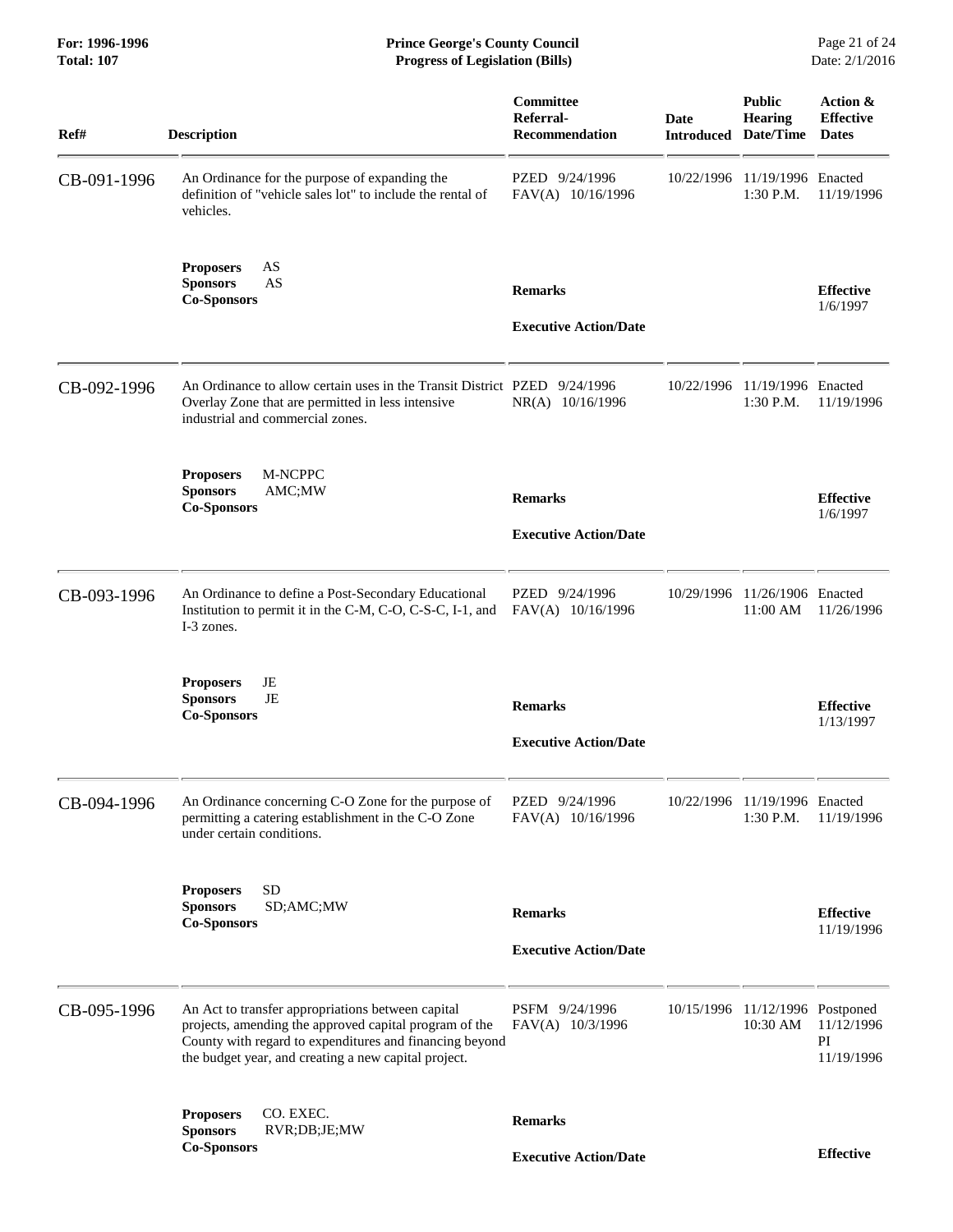#### **For: 1996-1996 Prince George's County Council** Page 22 of 24<br> **Prince George's County Council** Page 22 of 24<br> **Progress of Legislation (Bills)** Date: 2/1/2016 **Total: 107 Progress of Legislation (Bills)**

| Ref#        | <b>Description</b>                                                                                                                                                                                                       | Committee<br>Referral-<br><b>Recommendation</b> | Date<br><b>Introduced</b> | <b>Public</b><br><b>Hearing</b><br>Date/Time | <b>Action &amp;</b><br><b>Effective</b><br><b>Dates</b> |
|-------------|--------------------------------------------------------------------------------------------------------------------------------------------------------------------------------------------------------------------------|-------------------------------------------------|---------------------------|----------------------------------------------|---------------------------------------------------------|
| CB-096-1996 | Borrowing to Finance School Projects in an amount not<br>to exceed \$2,025,000.                                                                                                                                          | PSFM 9/24/1996<br>FAV 10/3/1996                 | 10/15/1996                | 11/12/1996 Postponed<br>10:30 AM             | 11/12/1996<br>$\mathbf{P}\mathbf{I}$<br>11/19/1996      |
|             | CO. EXEC.<br><b>Proposers</b><br><b>Sponsors</b><br>RVR;DB;MW;JE<br><b>Co-Sponsors</b>                                                                                                                                   |                                                 |                           |                                              |                                                         |
|             |                                                                                                                                                                                                                          | <b>Remarks</b>                                  |                           |                                              |                                                         |
|             |                                                                                                                                                                                                                          | <b>Executive Action/Date</b>                    |                           |                                              | <b>Effective</b>                                        |
| CB-097-1996 | The Issuance and Sale of General Obligation Bonds in an PSFM 9/24/1996<br>amount not to exceed \$7,670,000.                                                                                                              | FAV 10/3/1996                                   | 10/15/1996                | 11/12/1996 Postponed<br>10:30 AM             | 11/12/1996<br>Enacted<br>11/19/1996                     |
|             | <b>Proposers</b><br>CO. EXEC.<br><b>SD</b><br><b>Sponsors</b>                                                                                                                                                            |                                                 |                           |                                              |                                                         |
|             | <b>Co-Sponsors</b>                                                                                                                                                                                                       | <b>Remarks</b>                                  |                           |                                              |                                                         |
|             |                                                                                                                                                                                                                          | <b>Executive Action/Date</b><br>S 12/2/1996     |                           |                                              | <b>Effective</b><br>1/21/1997                           |
| CB-098-1996 | An Act to provide that vacant commercial or industrial<br>property which meets the definition of public nuisance be FAV 10/24/1996<br>required to either be rehabilitated or meet current code<br>standards or be razed. | THE 9/24/1996                                   | 10/29/1996                | 11/26/1996 Enacted<br>11:30 AM               | 11/26/1996                                              |
|             | DB<br><b>Proposers</b><br><b>Sponsors</b><br>DB;RVR;SD;MW                                                                                                                                                                | <b>Remarks</b>                                  |                           |                                              | <b>Effective</b>                                        |
|             | <b>Co-Sponsors</b>                                                                                                                                                                                                       | <b>Executive Action/Date</b><br>S 12/18/1996    |                           |                                              | 2/3/1997                                                |
| CB-099-1996 | An Ordinance permitting the District Council to consider PZED 9/24/1996<br>evidence included in the record of an earlier phase of the $FAV(A)$ 10/16/1996<br>approval process.                                           |                                                 |                           | 10/22/1996 11/19/1996 Enacted<br>1:30 P.M.   | 11/19/1996                                              |
|             | WM<br><b>Proposers</b><br><b>Sponsors</b><br>WM;JE                                                                                                                                                                       |                                                 |                           |                                              |                                                         |
|             | <b>Co-Sponsors</b>                                                                                                                                                                                                       | <b>Remarks</b>                                  |                           |                                              | <b>Effective</b><br>1/6/1997                            |
|             |                                                                                                                                                                                                                          | <b>Executive Action/Date</b>                    |                           |                                              |                                                         |
| CB-100-1996 | Ordinance to allow alternative method of compliance for THE 10/8/1996<br>MPDU's to be utilized in all zones in which MPDU's are $HELD$ 10/24/1996<br>required.                                                           |                                                 |                           |                                              |                                                         |
|             |                                                                                                                                                                                                                          |                                                 |                           |                                              | <b>Effective</b>                                        |
|             | CO. EXEC.<br><b>Proposers</b><br><b>Sponsors</b><br><b>Co-Sponsors</b>                                                                                                                                                   | <b>Remarks</b>                                  |                           |                                              |                                                         |
|             |                                                                                                                                                                                                                          | <b>Executive Action/Date</b>                    |                           |                                              |                                                         |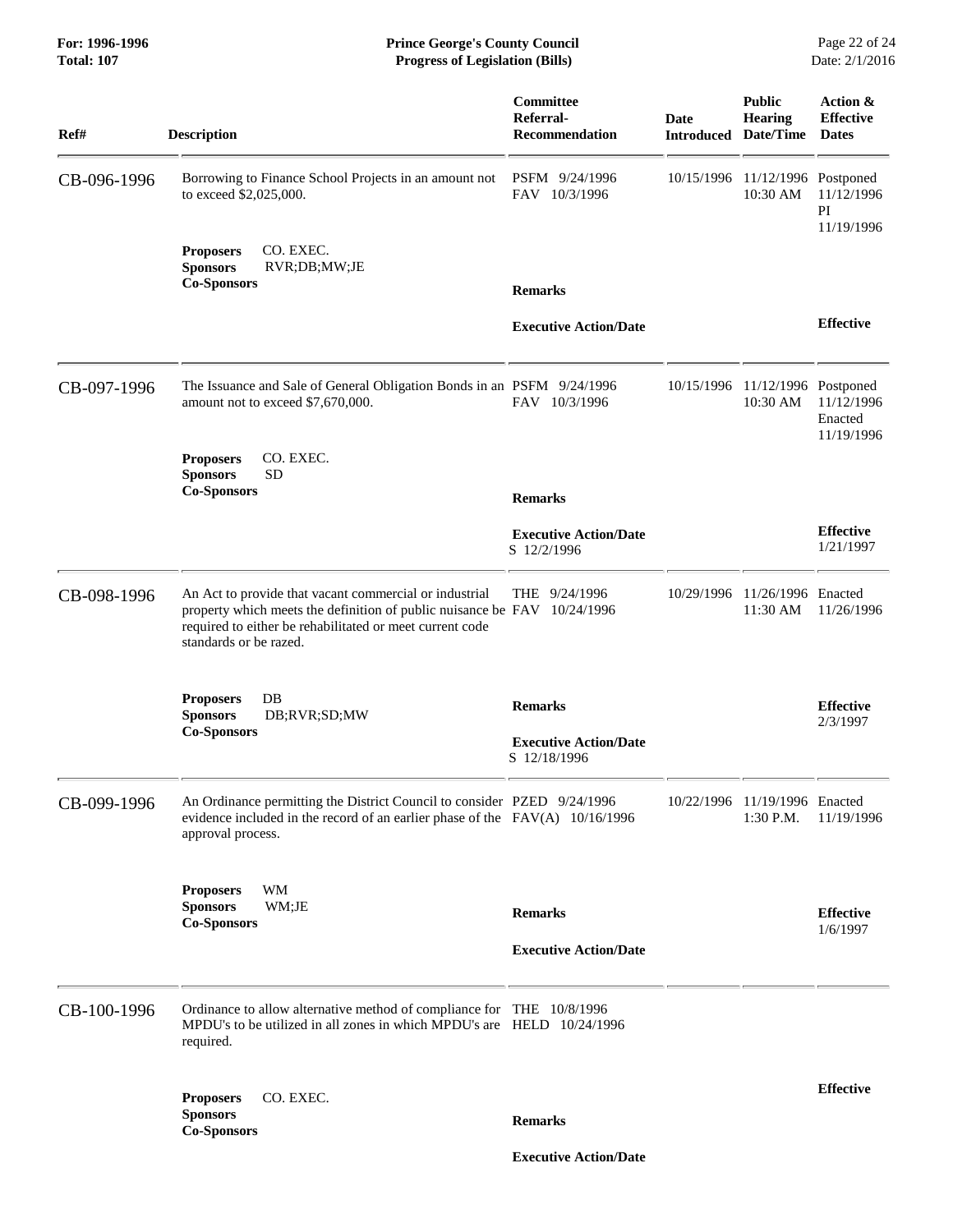| For: 1996-1996<br><b>Total: 107</b> | <b>Prince George's County Council</b><br><b>Progress of Legislation (Bills)</b>                                                                                                                                                    |                                                                                                  |             |                                                         | Page 23 of 24<br>Date: 2/1/2016              |
|-------------------------------------|------------------------------------------------------------------------------------------------------------------------------------------------------------------------------------------------------------------------------------|--------------------------------------------------------------------------------------------------|-------------|---------------------------------------------------------|----------------------------------------------|
| Ref#                                | <b>Description</b>                                                                                                                                                                                                                 | Committee<br>Referral-<br><b>Recommendation</b>                                                  | <b>Date</b> | <b>Public</b><br>Hearing<br><b>Introduced Date/Time</b> | Action &<br><b>Effective</b><br><b>Dates</b> |
| CB-101-1996                         | An Act to amend the County's Moderately Price<br>Dwelling Unit Program regarding certain rights of first<br>refusal, alternative methods of compliance, resale of<br>units, and certain administrative provisions.                 | THE 10/8/1996<br>HELD 10/24/1996                                                                 |             |                                                         |                                              |
|                                     | CO. EXEC.<br><b>Proposers</b><br><b>Sponsors</b><br><b>Co-Sponsors</b>                                                                                                                                                             | <b>Remarks</b><br><b>Executive Action/Date</b>                                                   |             |                                                         | <b>Effective</b>                             |
| CB-102-1996                         | An Act to repeal the Opportunity Housing Program and<br>provide general for the disposition of property previously FAV(A) 10/24/1996<br>transferred by the County to the Housing Authority for<br>the Opportunity Housing Program. | THE 10/8/1996                                                                                    | 10/29/1996  | 11/26/1996 Enacted<br>11:30 AM                          | 11/26/1996                                   |
|                                     | <b>Proposers</b><br>CO. EXEC.<br><b>Sponsors</b><br>DB;MW<br><b>Co-Sponsors</b>                                                                                                                                                    | <b>Remarks</b><br><b>Executive Action/Date</b><br>S 12/18/1996                                   |             |                                                         | <b>Effective</b><br>2/3/1997                 |
| CB-103-1996                         | A Subdivision Amendment for the purpose of<br>establishing an adequate public facilities test for schools<br>at the time of preliminary plat of subdivision.                                                                       | PZED 10/15/1996<br>FAV 10/16/1996                                                                | 10/15/1996  | 11/26/1996 Enacted<br>$1:30$ P.M.                       | 11/26/1996<br>V.O.Failed<br>1/7/1997         |
|                                     | <b>Proposers</b><br>IG;WM<br>IG;WM;AS<br><b>Sponsors</b><br><b>Co-Sponsors</b>                                                                                                                                                     | <b>Remarks</b><br>$(1/7/97 - VETO$<br>SUSTAINED)<br><b>Executive Action/Date</b><br>V 12/17/1996 |             |                                                         | <b>Effective</b>                             |
| CB-104-1996                         | An Act to require the impoundment of any animal which HEHS 10/22/1996<br>seriously injures a human being prior to a hearing by the FAV 11/13/1996<br>Animal Control Commission.                                                    |                                                                                                  | 10/22/1996  | 11/19/1996 Enacted<br>$1:30$ P.M.                       | 11/19/1996                                   |
|                                     | IG<br><b>Proposers</b><br>IG;SD<br><b>Sponsors</b><br><b>Co-Sponsors</b>                                                                                                                                                           | <b>Remarks</b><br><b>Executive Action/Date</b><br>S 12/2/1996                                    |             |                                                         | <b>Effective</b><br>1/21/1997                |
| CB-105-1996                         | An Ordinance to clarify that sludge utilization or<br>application for agricultural purposes is limited under<br>certain circumstances.                                                                                             | PZED 10/29/1996                                                                                  | 10/29/1996  | 11/26/1996 PI<br>11:00 AM                               | 11/26/1996                                   |
|                                     | JE<br><b>Proposers</b><br><b>Sponsors</b><br>JE                                                                                                                                                                                    | <b>Remarks</b>                                                                                   |             |                                                         | <b>Effective</b>                             |
|                                     | <b>Co-Sponsors</b>                                                                                                                                                                                                                 | <b>Executive Action/Date</b>                                                                     |             |                                                         |                                              |